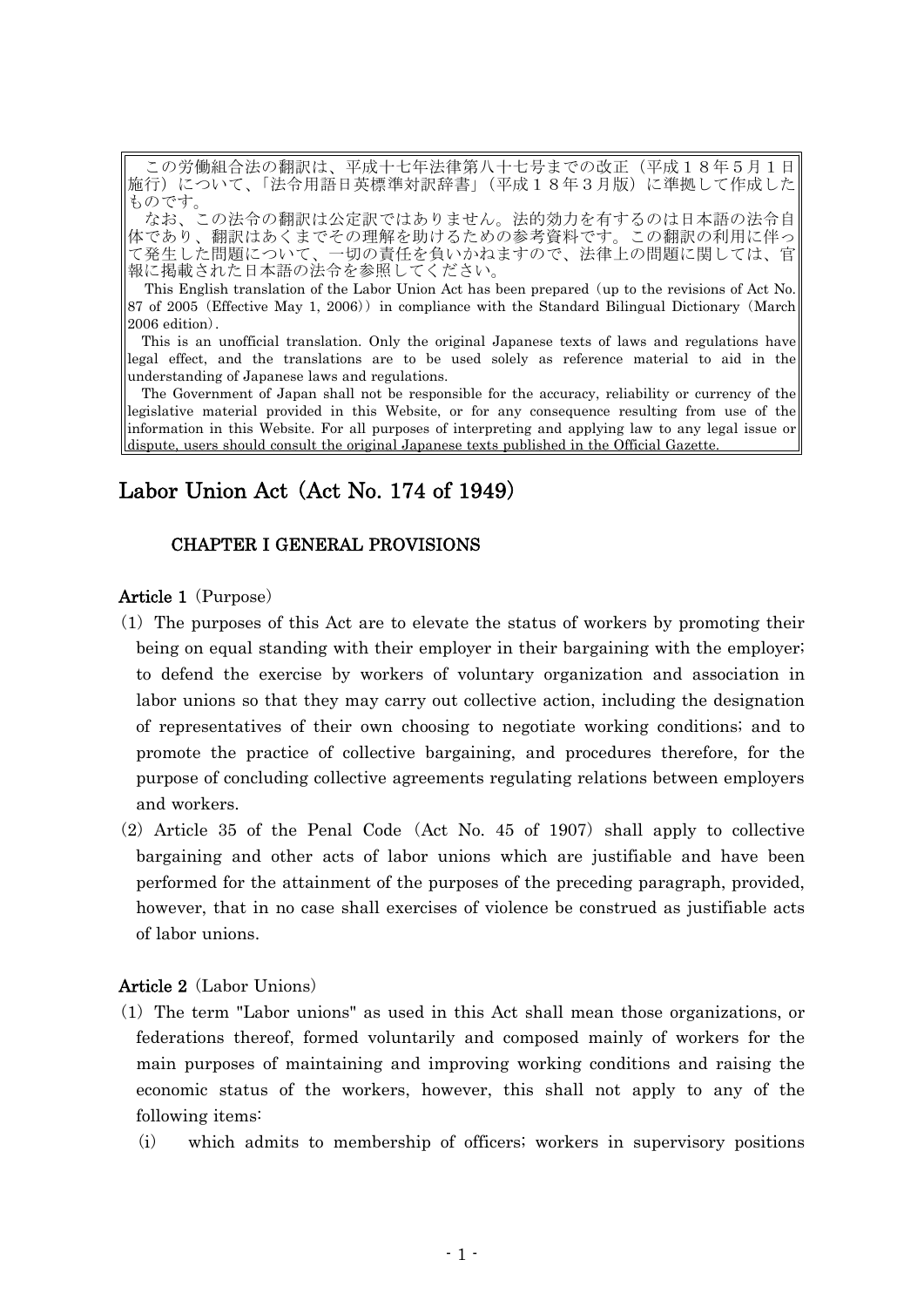having direct authority with respect to hiring, firing, promotions, or transfers; workers in supervisory positions having access to confidential information relating to the employer's labor relations plans and policies so that their official duties and responsibilities directly conflict with their sincerity and responsibilities as members of the labor union said; and other persons who represent the interests of the employer;

- (ii) which receives the employer's financial assistance in paying the organizations' operational expenditures, however, that this shall not prevent the employer from permitting workers to confer or negotiate with the employer during working hours without loss of time or wage and shall not apply to the employer's contributions for public welfare funds or welfare and other funds which are actually used for payments to prevent or relieve economic adversity or misfortunes, nor to the giving office of minimum space
- (iii) whose purposes are confined to mutual aid service or other welfare service;  $(iv)$  whose purposes are principally political or social movements.

## Article 3 (Workers)

The term "Workers" as used in this Act shall mean those persons who live on their wages, salaries, or other equivalent income, regardless of the kind of occupation.

## Article 4

Deleted.

## CHAPTER II LABOR UNIONS

- Article 5 (Treatment of an Organization That Has Been Formed as a Labor Union) ( )1 Unless the labor union has submitted evidence to the Labor Relations Commission and proved that it is in compliance with Article 2 and paragraph 2 of this Article, the labor union shall not be qualified to participate in the procedures provided in this Act and shall not be granted the remedies provided in this Act, provided, however, that nothing herein shall be construed so as to deny protections for any individual worker pursuant to Article 7, item 1.
- $(2)$  The constitution of a labor union shall include the provisions listed in any of the following items:
	- $(i)$  name;
	- $(ii)$  the location of its principal office;
	- $(iii)$  that members of a labor union other than a labor union that is a federation  $(such other labor union hereinafter referred to as a "local union" shall have the$ right to participate in all issues or disputes of such labor union and shall have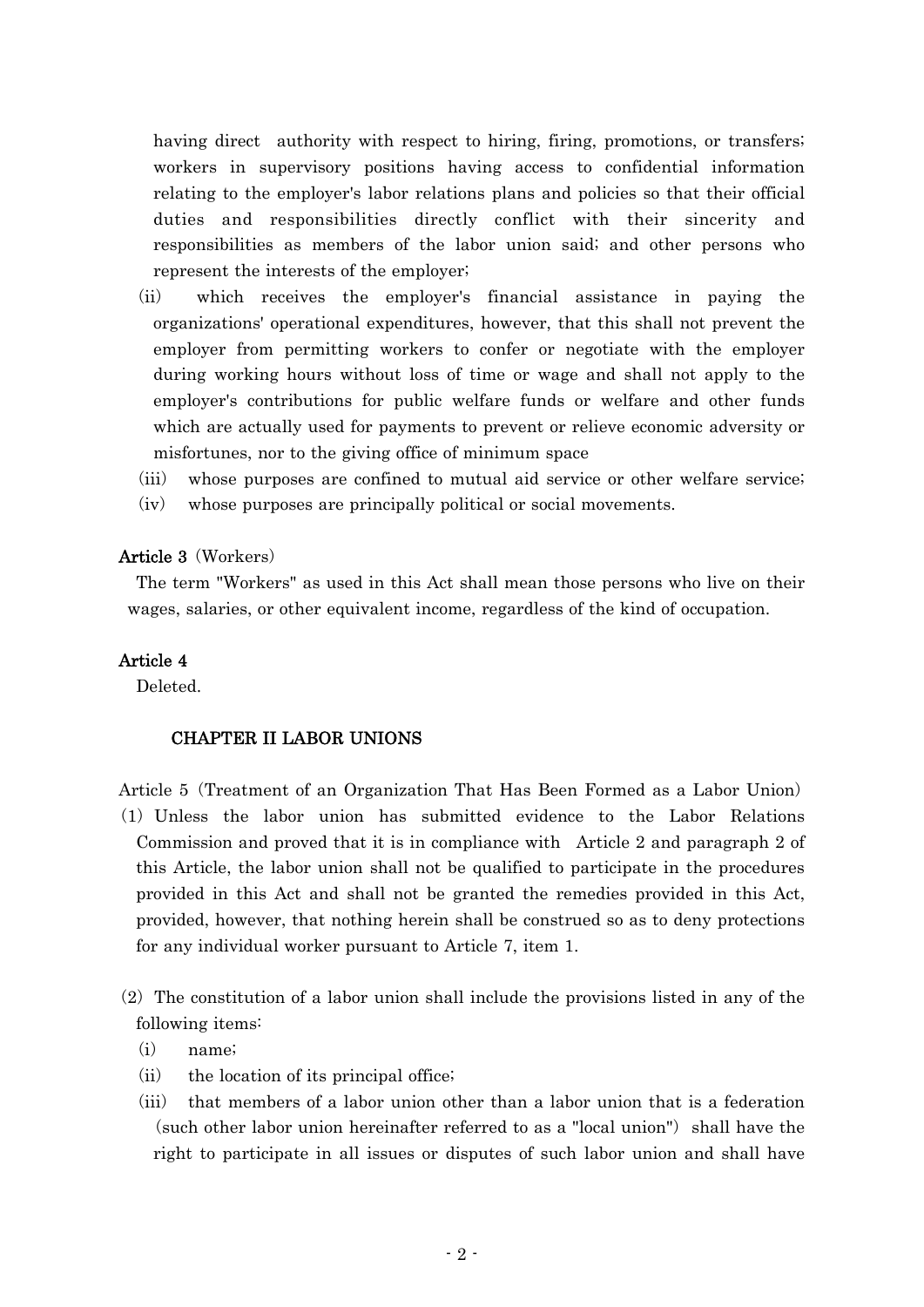the right to receive equal treatment;

- $(iv)$  no one shall be disqualified from union membership in any case on the basis of race, religion, gender, family origin or status;
- $(v)$  in the case of a local union, that the officers shall be elected by direct secret vote of the union members, and, in the case of a federation or a labor union having national scope, that the officers shall be elected by direct secret vote either of the members of the local unions or of delegates elected by direct secret vote of the members of the local unions;
- (ⅵ) that a general meeting shall be held at least once every year;
- (ⅶ) that a financial report showing all sources of revenues and expenditures, the names of main contributors and the current financial status, together with certificate of accuracy by a professionally qualified accounting auditor commissioned by the union members, shall be released to the union members at least once every year,
- (ⅷ) that no strike shall be started without a majority decision made by direct secret vote either of the union members or of delegates elected by direct secret vote of the union members;
- $(ix)$  in the case of local union, that the constitution shall not be revised unless such revision has received majority support by direct secret vote of the union members, and, in the case of a labor union which is a federation or a labor union which has national scope, the constitution shall not be revised unless such revision has received majority support by direct secret vote either of the members of the local unions or of the delegates elected by direct secret vote of the members of the local unions.

### **Article 6** (Authority to Negotiate)

Representatives of a labor union or those to whom the authority has been delegated by the labor union shall have authority to negotiate with the employer or the employers' organization on behalf of the labor union or the members of the labor union with respect to conclusion of collective agreements and other matters.

#### **Article 7** (Unfair Labor Practices)

The employer shall not commit the acts listed in any of the following items:

 $(i)$  to discharge or otherwise treat in a disadvantageous manner a worker by reason of such worker's being a member of a labor union, having tried to join or organize a labor union, or having performed justifiable acts of a labor union; or to make it a condition of employment that the worker shall not join or shall withdraw from a labor union. However, where a labor union represents a majority of workers employed at a particular factory or workplace, this shall not preclude an employer from concluding a collective agreement which requires, as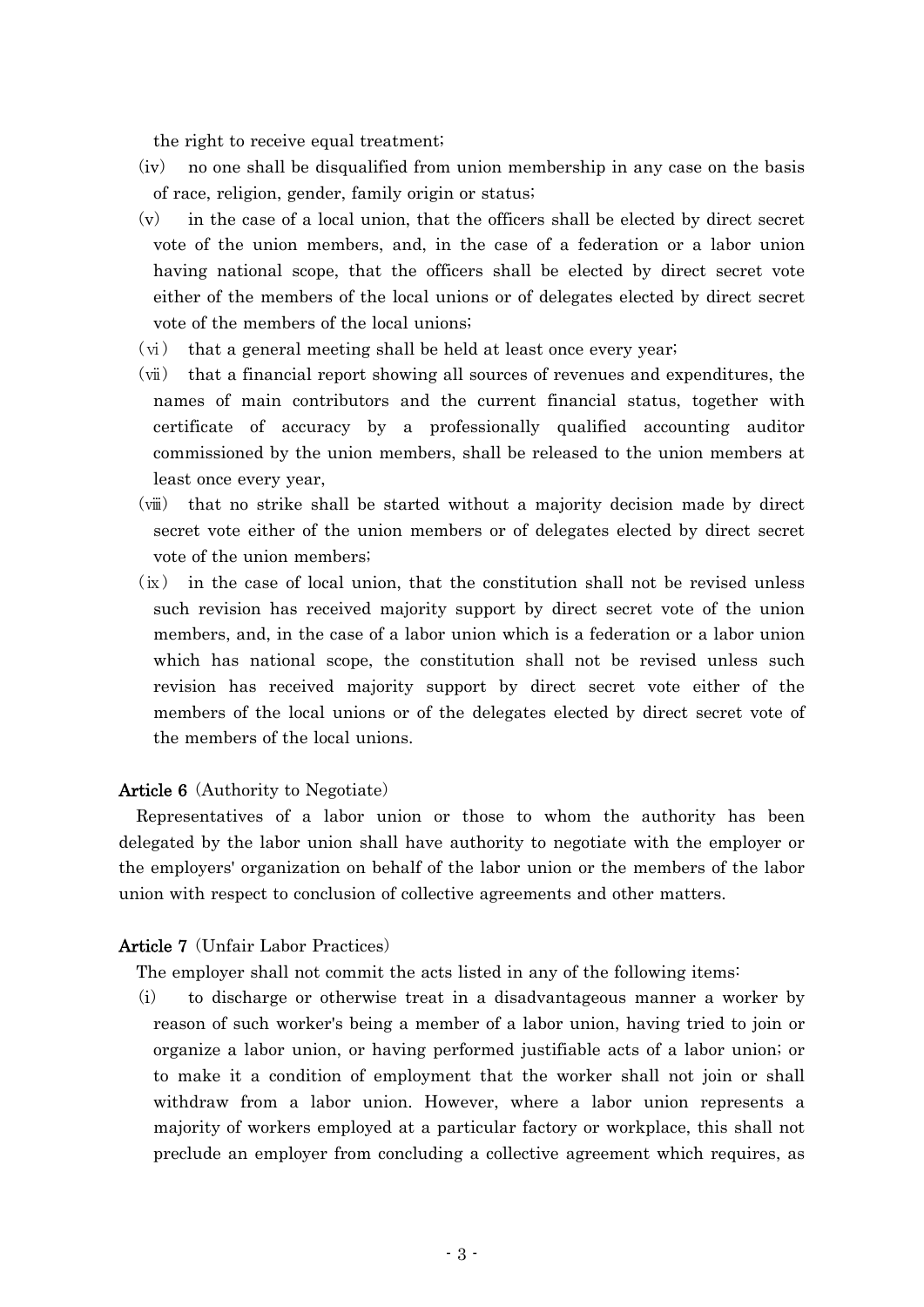a condition of employment, that the workers shall be members of such labor union;

- (ii) to refuse to bargain collectively with the representatives of the workers employed by the employer without justifiable reasons;
- (iii) to control or interfere with the formation or management of a labor union by workers or to give financial assistance in paying the labor union's operational expenditures, provided, however, that this shall not preclude the employer from permitting workers to confer or negotiate with the employer during working hours without loss of time or wage, and this shall not apply to the employer's contributions for public welfare funds or welfare and other funds which are actually used for payments to prevent or relieve economic adversity or misfortunes, nor to the giving office of minimum space;
- $(iv)$  to discharge or otherwise treat in a disadvantageous manner a worker for such worker' s having filed a motion with the Labor Relations Commission that the employer has violated the provisions of this Article; for such worker's having requested the Central Labor Relations Commission to review an order issued under the provisions of Article  $27-12$ , paragraph 1; or for such worker' s having presented evidence or having spoken at an investigation or hearing conducted by the Labor Relations Commission in regard to such a motion, or in connection with a recommendation of a settlement to those concerned, or at an adjustment of labor disputes as provided for under the Labor Relations Adjustment Act (Act No.  $25$  of  $1946$ .

## Article 8 (Damages)

An employer may not make a claim for damages against a labor union or a union member for damages received through a strike or other acts of dispute which are justifiable acts.

## Article 9 (Diversion of Funds)

When a labor union intends to divert for other purposes funds specially set up for mutual aid and other welfare services, it shall obtain a resolution of the general meeting of the union.

#### Article 10 (Dissolution)

- A labor union shall be dissolved due to the following causes:
- (i) emergence of causes of dissolution as provided in the constitution of the labor union;
- (ii) resolution for dissolution at the general meeting of the labor union by a majority of three-fourths or more of the union members or the affiliated organizations.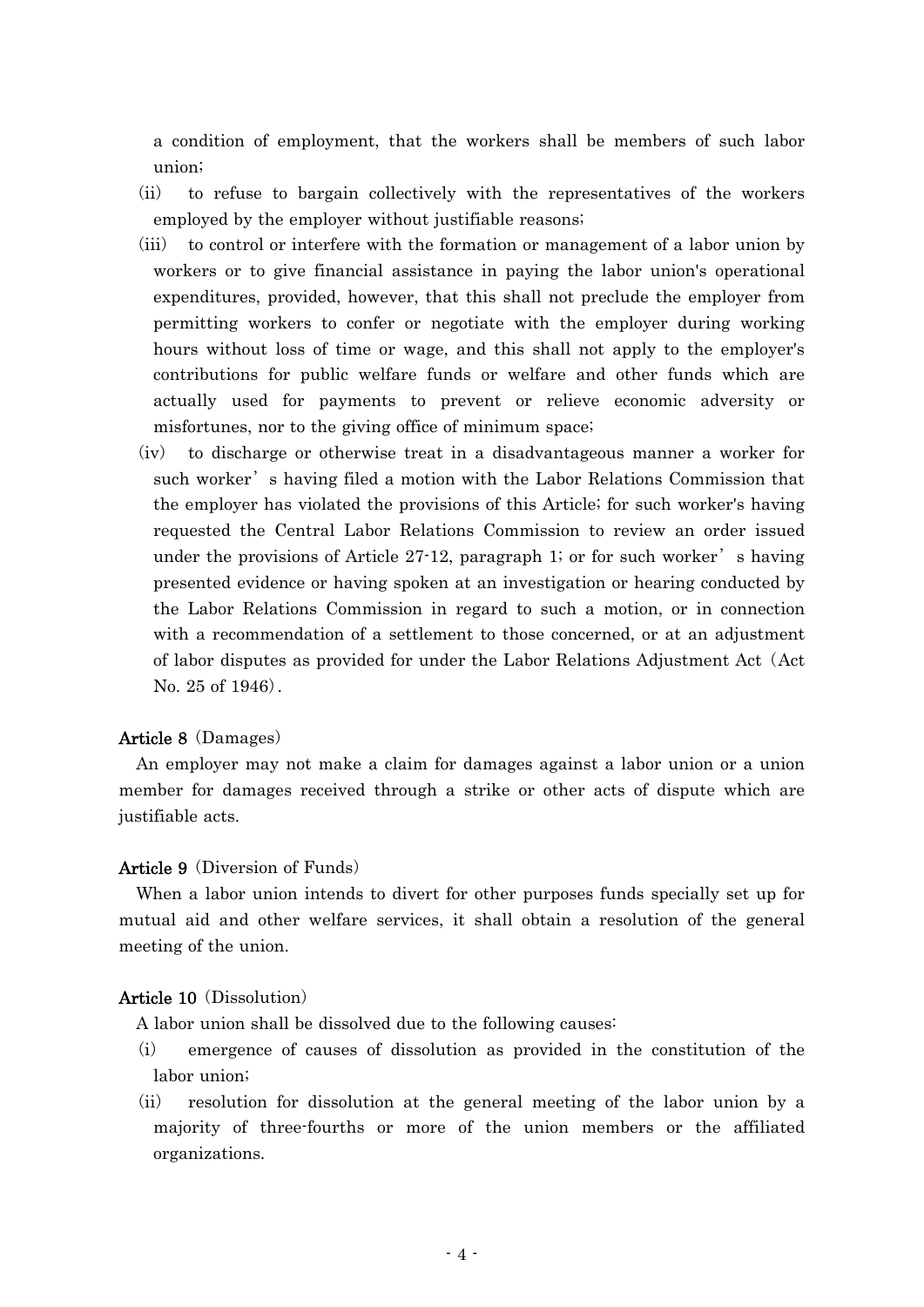### Article 11 (Labor Union That is a Juridical Person)

- ( )1 A labor union which has received certification by the Labor Relations Commission that it is in compliance with the provisions of this Act shall be incorporated by registering itself at the location of its principal office.
- $(2)$  The matters necessary for registration in addition to what is provided for in this Act shall be prescribed by a Cabinet Order.
- (3) The matters necessary for registration with regard to a labor union may not be asserted against any third party until registration has been effected.

#### Article 12 (Application Mutatis Mutandis)

The provisions of Articles  $43,44$  (except with respect to the cases provided for in Article 8 of this Act); 50, 52 to 55 inclusive, 57, and 72 to 83 inclusive of the Civil Code (Act No. 89 of 1896); and the provisions of Articles  $35$  to 40 inclusive of the Act on Procedures in Non-Contentious Cases (Act No. 14 of 1898) shall apply mutatis mutandis to a labor union which is a juridical person.

#### Article 13. Deleted.

#### CHAPTER III COLLECTIVE AGREEMENTS

Article 14 (Taking Effect of Collective Agreements)

A collective agreement between a labor union and an employer or an employers' organization concerning working conditions and other matters shall take effect when the agreement is put in writing and is either signed by or affixed the names and seals by both of the parties concerned.

Article 15 (Term of Collective Agreements)

- ( )1 A valid term exceeding three years shall not be provided for in a collective agreement.
- $(2)$  A collective agreement providing for a valid term exceeding three years shall be deemed as a collective agreement providing for a valid term of three years.
- (3) A collective agreement which does not provide for a valid term may be terminated by either party by giving advance notice to the other party in writing either signed by or affixed the name and seal by the party giving notice of termination. A collective agreement which provides for a definite term and which includes a provision to the effect that the agreement shall continue in effect after expiration of said term without specifying any time limit for such continuation shall be dealt with in the same way after the expiration of said term.
- $(4)$  The advance notice set forth in the preceding paragraph shall be given at least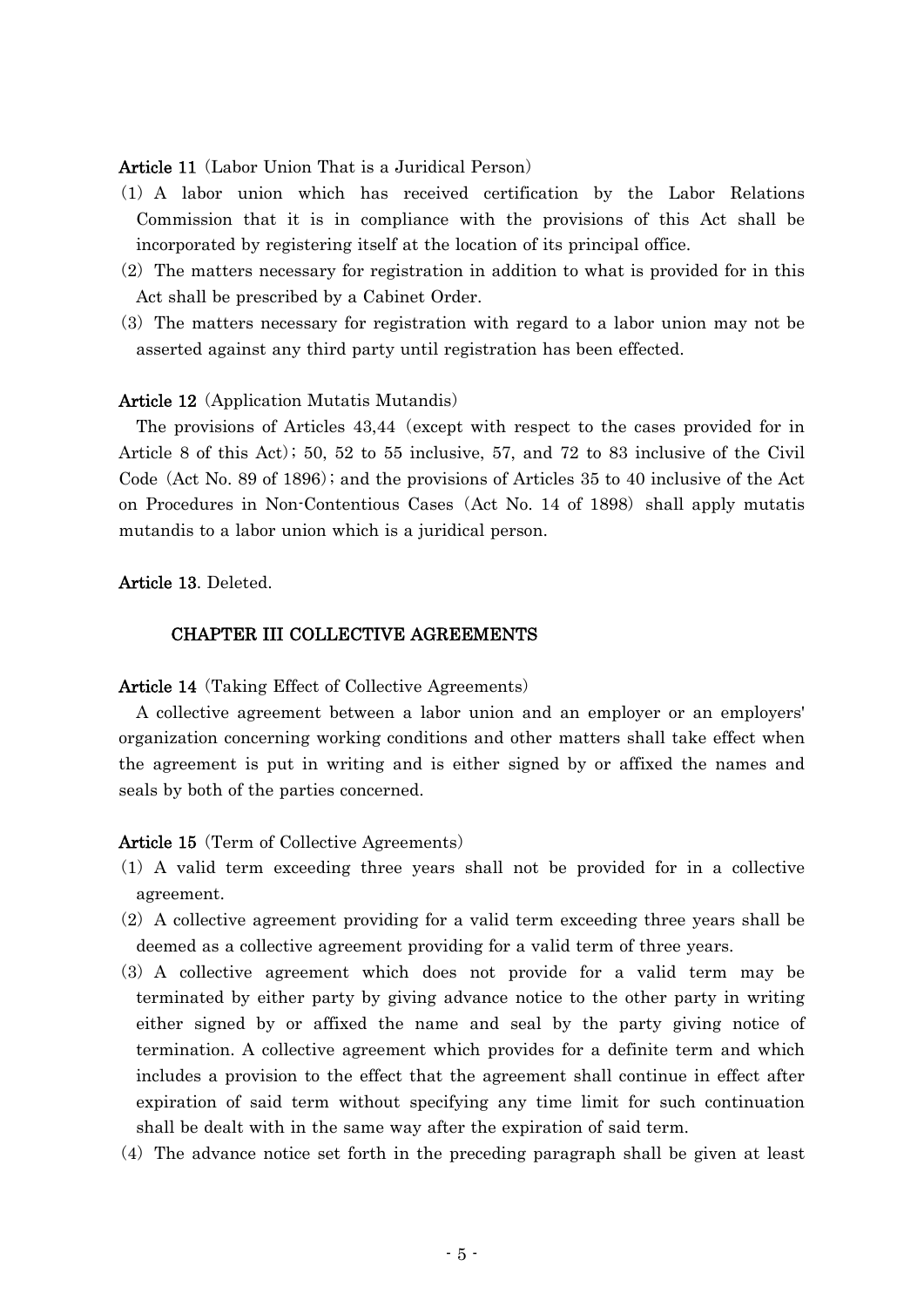ninety days prior to the date on which termination is to be made.

#### Article 16 (Effectiveness of the Standards)

Any part of an individual labor contract contravening the standards concerning working conditions and other matters relating to the treatment of workers provided in the collective agreement shall be void. In such a case, the invalidated part of the individual labor contract shall be governed by those standards. With respect to matters as to which the individual labor contract does not provide, the same shall apply.

#### Article 17 (General Binding Effect)

When three-fourths or more of the workers of the same kind regularly employed in a particular factory or workplace come under application of a particular collective agreement, the agreement concerned shall also apply to the remaining workers of the same kind employed in the factory concerned or workplace.

#### Article 18 (General Binding Effect in a Locality)

- ( )1 When a majority of the workers of the same kind in a particular locality come under application of a particular collective agreement, the Minister of Health, Labor and Welfare or the prefectural governor may, at the request of either one or both of the parties to the collective agreement concerned and, pursuant to a resolution of the Labor Relations Commission, decide that the collective agreement concerned including an agreement revised pursuant to the provisions of ( paragraph 2) should apply to the remaining workers of the same kind employed in the same locality and to their employers.
- $(2)$  In the case the Labor Relations Commission finds, in adopting the resolution set forth in the preceding paragraph, that the collective agreement said contains inappropriate parts, the Commission may amend those parts.
- ( )3 A decision as prescribed in paragraph 1 shall be effectuated by public notice.
- $(4)$  When a collective agreement pertaining to a request set forth in paragraph 1 is found to fall under a collective agreement as provided for in Article 11 of the Minimum Wages Act (Act No. 137 of 1959), the Minister of Health, Labor and Welfare or the prefectural governor in making the decision referred to that paragraph shall, prior thereto, obtain the opinion of the Central Minimum Wages Council or the Chief of the Prefectural Labor Standards Office concerning the part of the collective agreement relating to wages. In such a case, the Chief of the Prefectural Labor Standards Office, prior to presenting his or her opinion, shall obtain the opinion of the Local Minimum Wages Council.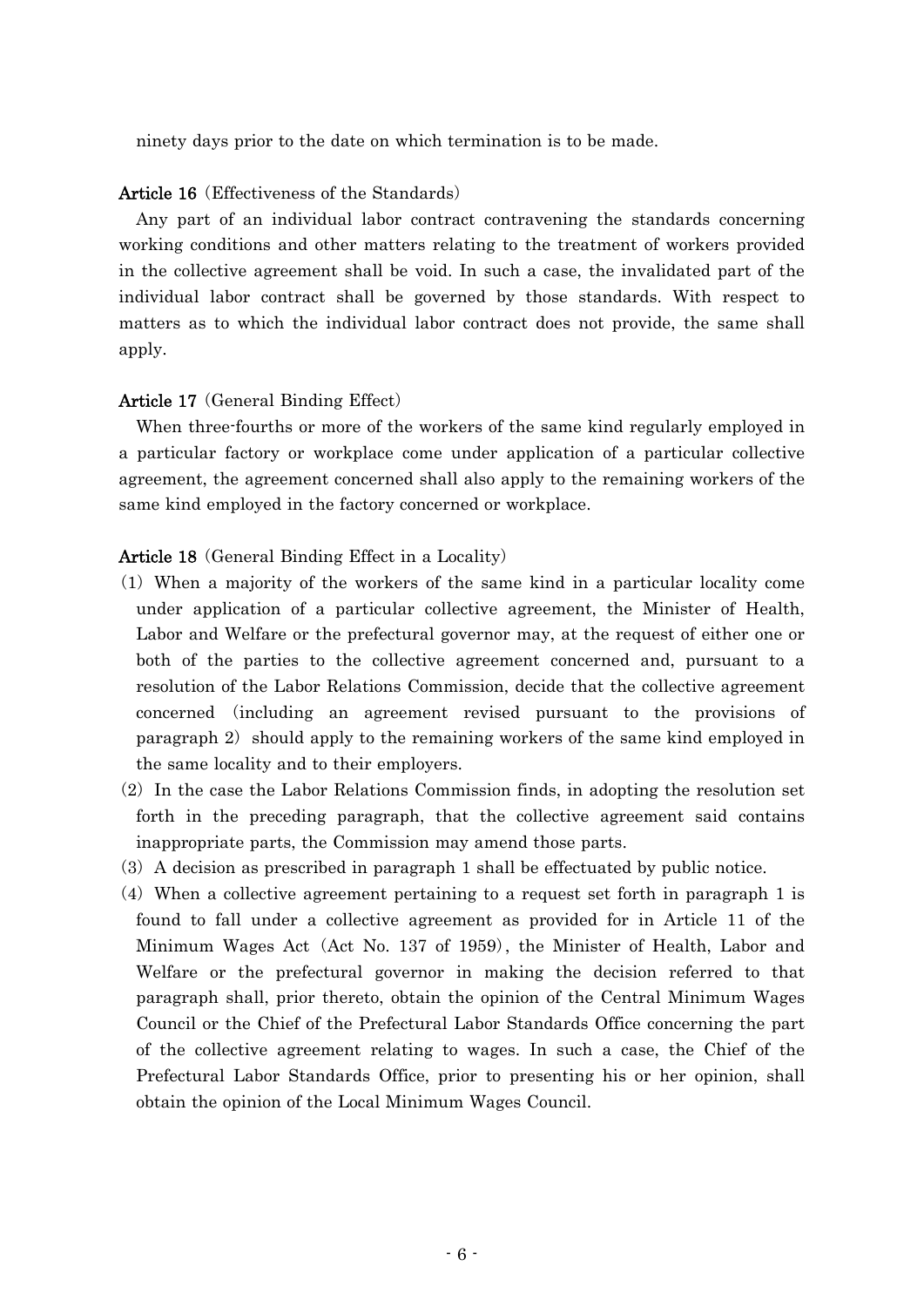### CHAPTER IV LABOR RELATIONS COMMISSION

## Section 1 Establishment, Duties, and Affairs under the Jurisdiction, Organizations, etc.

#### Article 19 (Labor Relations Commission)

- ( )1 Labor Relations Commission shall be composed of equal numbers of persons representing employers (hereinafter referred to as "employer members"), persons representing workers (hereinafter referred to as "labor members"), and persons representing the public interest (hereinafter referred to as "public members").
- $(2)$  The Labor Relations Commissions shall consist of the Central Labor Relations Commission, the Central Labor Relations Commission for Mariners, Prefectural Labor Relations Commissions, and District Labor Relations Commissions for Mariners.
- ( )3 Matters concerning the Labor Relations Commission in addition to what is provided for in this Act shall be prescribed by Cabinet Order.

#### Article 19-2 (Central Labor Relations Commissions)

- ( )1 The Central Labor Relations Commission shall be established under the jurisdiction of the Minister of Health, Labor and Welfare based on the provisions of Article 3, paragraph 2 of the National Government Organization Act (Act No. 120) of  $1948$ .
- $(2)$  The Central Labor Relations Commission shall have the duty to defend the workers' exercise of association and promote the fair adjustment of labor relations.
- ( )3 In order to fulfill the duties set forth in the preceding paragraph, the Central Labor Relations Commission shall take charge of affairs set forth in the provisions of Article 5, Article 11, Article 18, and Article 26 of this Chapter: affairs concerning examination, etc., of cases of unfair labor practice, (that is, the disposition of cases pursuant to the provisions of Article 7, the following section, and Section 3 of this Act; the same shall apply hereinafter); affairs concerning the conciliation, mediation, and arbitration of labor disputes; affairs pursuant to the provisions of Article 35-2 and Article 35-3 of the Labor Relations Adjustment Act; and other affairs belonging to the Central Labor Relations Commission based on acts (including orders based on acts).

Article 19-3 (Appointment, etc., of the Members of the Central Labor Relations Commission)

- ( )1 The Central Labor Relations Commission shall be composed of fifteen each of employer members, labor members, and public members.
- (2) The Prime Minister shall appoint the employer members based upon the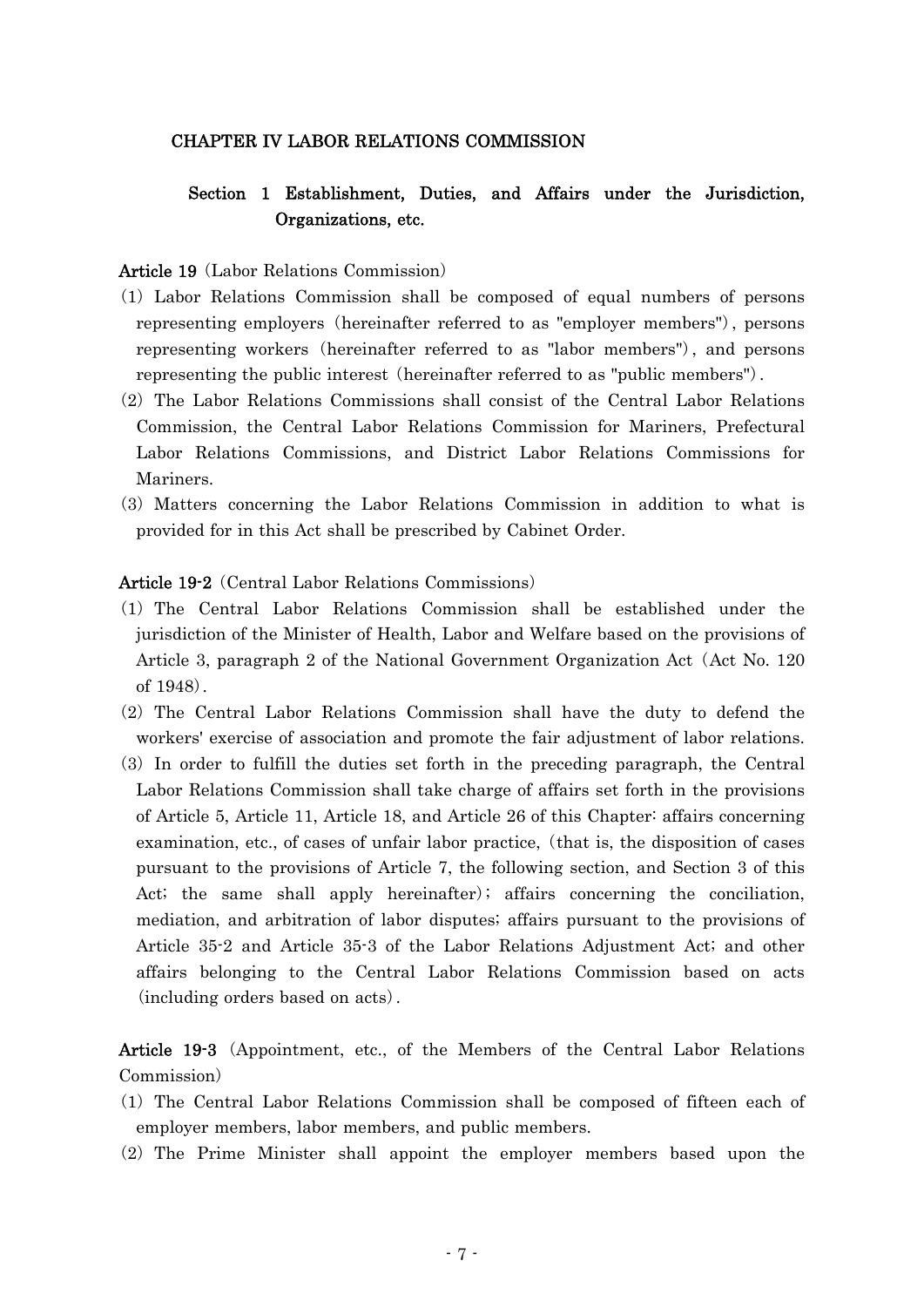recommendations of employers' organizations (and as to six of the employer members, based upon the recommendations of specified Incorporated Administrative Agency (this shall mean the Specified Incorporated Administrative Agency provided for in Article 2, paragraph 2 of the Act on General Rules for Incorporated Administrative Agency (Act No. 103 of 1999) hereinafter in this paragraph and in Article 19-4, paragraph 2, item 2 and Article 19-10, paragraph 1, the same shall apply.)), national enterprises engaged in National Forestry Businesses (this shall mean National Forestry Business as provided for in Article 2, item 2 of the Act Concerning the Labor Relations of National Enterprises and Specified Incorporated Administrative Agency (Act No.  $257$  of  $1948$ ); hereinafter in this paragraph and in Article 19-10, paragraph 1, the same shall apply), or Japan Post. The Prime Minister shall appoint the labor members based upon the recommendations of the labor unions (and as to six of the labor members, based upon the recommendations of the labor unions formed or joined by employees of Specified Incorporated Administrative Agencies provided for in Article 2, item 4 of the Act Concerning the Labor Relations of Specified Incorporated Administrative Agency (hereinafter in this chapter such employees are referred to as "employees") of the Specified Incorporated Administrative Agencies"); employees of national enterprises engaged in National Forestry Businesses provided for in the same item (hereinafter in this chapter such employees are referred to as "employees of the National Forestry Businesses); or employees of Japan Post provided for in the same item (hereinafter in this chapter such employees are referred to as "employees of the Japan Post). The Prime Minister, after obtaining the consent of both Houses, shall appoint the public members from among the persons entered in a list of candidates prepared by the Minister of Health, Labor and Welfare with the consent of the employer members and the labor members.

- ( )3 In the case where the term of office of a public member has expired or a vacancy of a public member has occurred and the consent of both Houses cannot be obtained because the Diet is not in session or the House of Representatives has been dissolved, the Prime Minister may, notwithstanding the provisions of the preceding paragraph, appoint a public member from among the persons entered in a list of candidates prepared by the Minister of Health, Labor and Welfare after obtaining the consent of the employer members and the labor members.
- (4) In the case referred to in the preceding paragraph, subsequent approval by both Houses at the first session after said appointment shall be sought. In this case, if subsequent approval of both Houses cannot be obtained, the Prime Minister shall immediately dismiss the public member.
- (5) As to appointment of the public members, seven or more such members shall not belong to the same political party.
- $(6)$  The members of the Central Labor Relations Commission (referred to simply as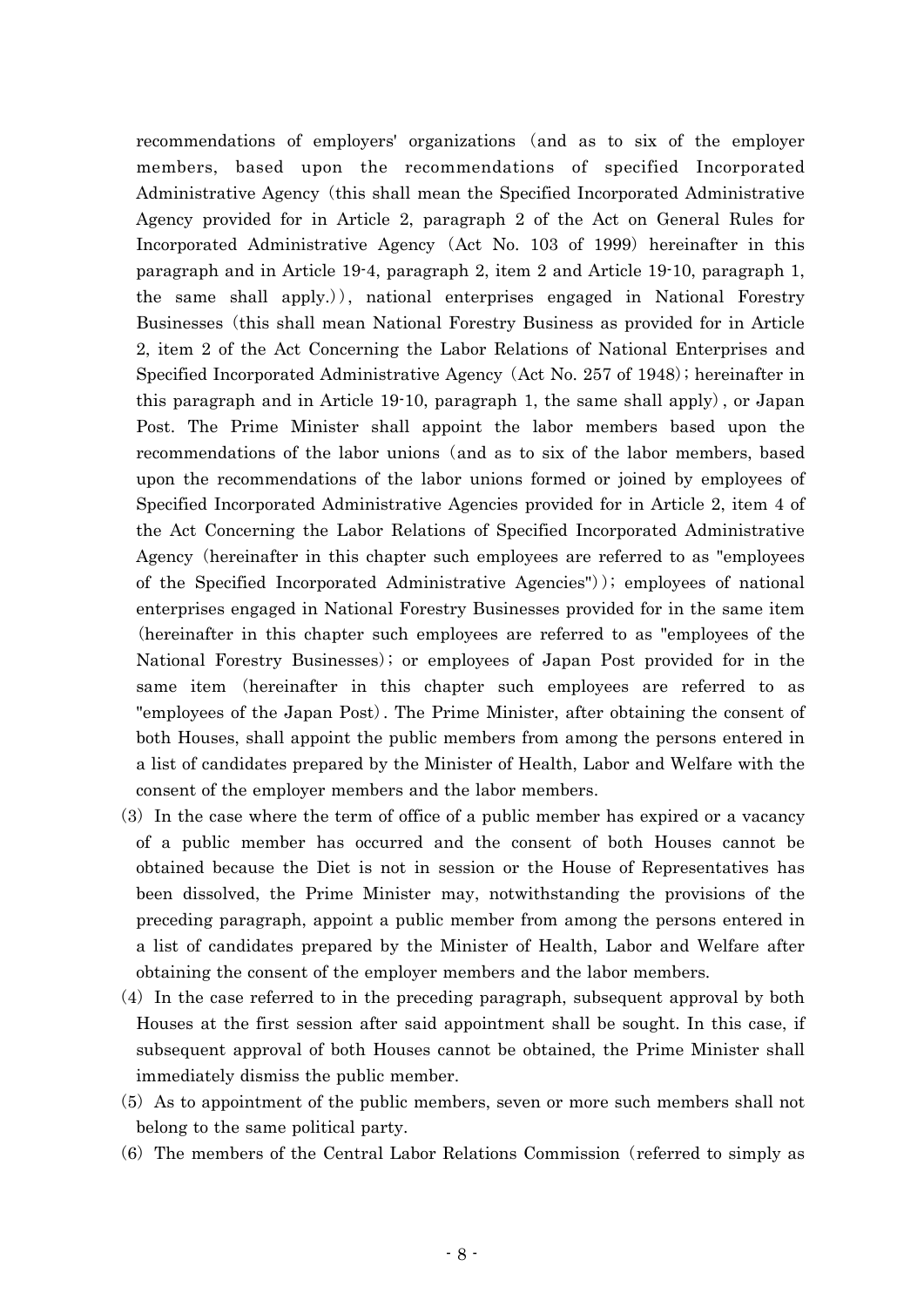"members" in the next Article through Article  $19-9$ , inclusive) shall be in part-time positions; provided, however, that two or fewer of the public members may be in full-time positions.

### Article 19-4 (Disqualification of Members)

- (1) A person who has been sentenced to punishment of or greater than imprisonment, and who is still under the execution of the sentence or who has not ceased to be subject to the execution of the sentence, may not become a member.
- $(2)$  No person who falls under any of the following items may become a public member:
	- $(i)$  a member of the Diet or a member of the assembly of a local government;
	- (ii) an employee or officer of a Specified Incorporated Administrative Agencies, or a member or officer of a labor union formed or joined by employees of Specified Incorporated Administrative Agencies.
	- (iii) an employee of National Forestry Business, or a member or officer of a labor union formed or joined by employees of the National Forestry Businesses.
	- $(iv)$  an employee or officer of Japan Post, or a member or officer of a labor union formed or joined by employees of Japan Post.

Article 19-5 (Term of Office, etc., of Members)

- $(1)$  The term of office of members shall be two years; provided that a member who is appointed to fill a vacancy shall hold office during the remaining term of such predecessor.
- $(2)$  Members may be re-appointed.
- (3) When the term of office of a member has expired, such member shall remain in office until a successor is appointed.

Article 19-6 (Services of Public Members)

- $(1)$  No public member in a full-time position shall, during the term of office, perform any act falling under any of the following items:
	- (i) become an officer of a political party or other political organization, or actively engage in political activities;
	- (ii) except in the case that there has been permission from the Prime Minister, receive remuneration and engage in any other duty, undertake a profit-making enterprise, or otherwise engage in any business aiming at pecuniary interest.
- $(2)$  No public member in a part-time position shall, during the term of office, perform any act falling under item 1 of the preceding paragraph.

### Article 19-7 (Loss of Position and Dismissal of a Member)

( )1 A member shall lose his position in the case that such member has fallen under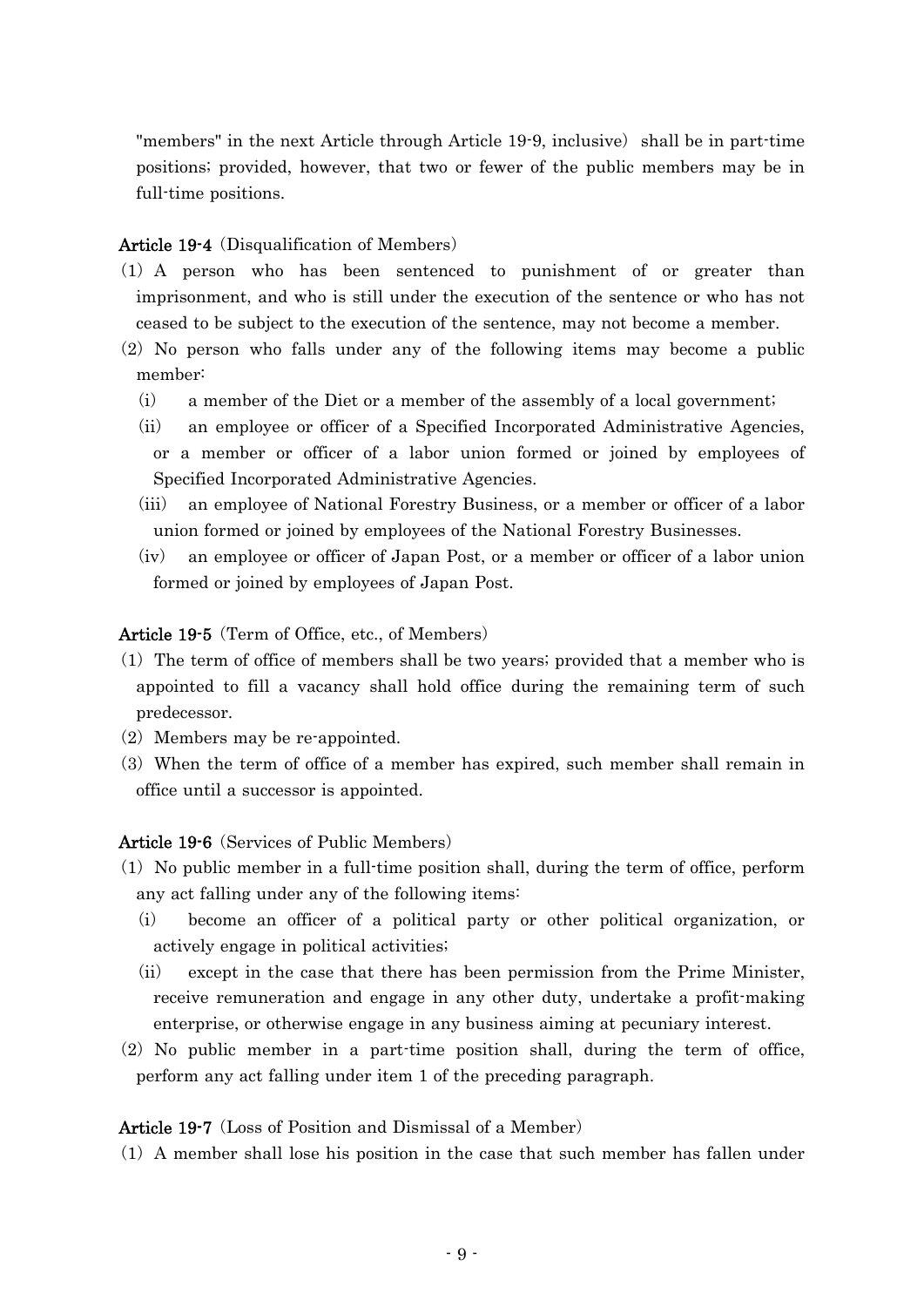any of the items of Article 19-4, paragraph 1. The same shall apply in the case that a public member has fallen under any of the items of paragraph 2 of the same Article.

- $(2)$  The Prime Minister may, when he or she finds that a member cannot execute his or her duties by reason of mental or physical disorder or that a member has contravened the duties of his or her position or that a member has committed such misconduct as to render such member unfit to be a member, dismiss said member with the consent of the Central Labor Relations Commission in the case of an employer member or a labor member; or with the consent of both Houses in the case of a public member.
- ( )3 In the case that the Prime Minister has, pursuant to the provisions of the preceding paragraph, requested the Central Labor Relations Commission to give its consent to the dismissal of an employer member or a labor member, the member concerned may not participate in the proceedings.
- $(4)$  The Prime Minister shall immediately dismiss a public member who has newly come to belong to a political party to which six of the other public members already belong.
- $(5)$  In the case that seven or more of the public members have come to belong to the same political party (excluding cases which fall under the provisions of the preceding paragraph), the Prime Minister shall, with the consent of both Houses, dismiss public members so that the number of public members belonging to the same party is reduced to six, provided, however, that members who have not changed the political party to which they belong may not be dismissed.

Article 19-8 (Remuneration of the Members, etc.)

Members shall receive such salaries, allowances, and other remuneration as prescribed separately by legislative acts, and shall also be reimbursed for necessary expenses incurred in performing their duties as specified by Cabinet Order.

Article 19-9 (Chairperson of the Central Labor Relations Commission)

- ( )1 The Central Labor Relations Commission shall have a chairperson.
- $(2)$  The chairperson shall be elected by the members from among the public members.
- ( )3 The chairperson shall preside over the business of the Central Labor Relations Commission and shall represent the Central Labor Relations Commission.
- $(4)$  The Central Labor Relations Commission shall designate in advance a member, by election by the members from among the public members, who shall act for the chairperson in the case the chairperson is impeded from performing his or her duties.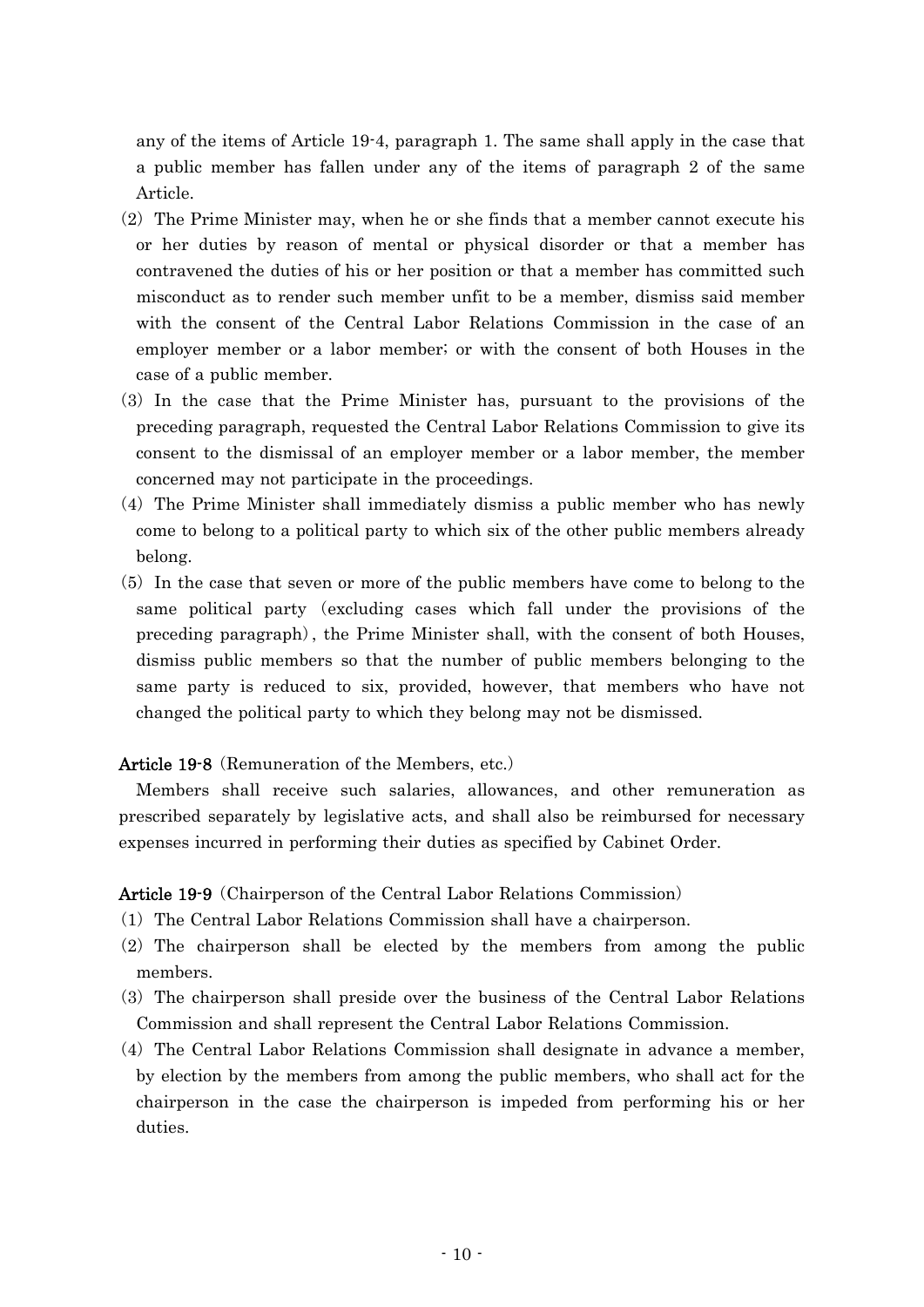#### Article 19-10 (Local Members for Adjustment)

- ( )1 Local Members for Adjustment shall be established within the Central Labor Relations Commission (representing, respectively, the employers, the workers, and the public interest) to participate in conciliation or mediation in disputes and other cases arising between Specified Incorporated Administrative Agencies and the employees thereof; between national enterprises engaged in National Forestry Businesses and the employees thereof; and between Japan Post and the employees thereof; as well as other disputes or other cases as provided for by Cabinet Order as those to be dealt with locally by the Central Labor Relations Commission; and to participate in procedures as provided for in Article 24-2, paragraph 6.
- $(2)$  For each district specified by Cabinet Order, the Minister of Health, Labor and Welfare shall appoint Local Members for Adjustment with the consent of the Central Labor Relations Commission.
- $(3)$  The provisions of Article 19-5, main clause of paragraph 1 and paragraph 2; Article 19-7, paragraph 2; and Article 19-8 shall apply mutatis mutandis to the Local Members for Adjustment. In this case, the term "the Prime Minister" in Article 19-7, paragraph 2, shall be deemed to be replaced with "the Minister of Health, Labor and Welfare"; and "with the consent of the Central Labor Relations Commission in the case of an employer member or a labor member, or with the consent of both Houses in the case of a public member" in the same paragraph shall be deemed to be replaced with "with the consent of the Central Labor Relations Commission."

### Article 19-11 (Secretariat of the Central Labor Relations Commission)

- ( )1 A secretariat shall be established within the Central Labor Relations Commission to organize the administrative affairs of the Commission, and the secretariat shall have a director-general and other necessary staff appointed by the Minister of Health, Labor and Welfare with the consent of the chairperson.
- $(2)$  The secretariat shall establish local offices, which shall take charge of affairs in local areas.
- ( )3 The locations, names and jurisdictional districts of the local offices shall be prescribed by Cabinet Order.

### Article 19-12 (Prefectural Labor Relations Commission)

- ( )1 Prefectural Labor Relations Commissions shall be established under the jurisdiction of the prefectural governors.
- $(2)$  The Prefectural Labor Relations Commission shall be composed of either thirteen members each, eleven members each, nine members each, seven members each, or five members each for employer members, labor members, and public members, respectively, with the number as specified by Cabinet Order. However, pursuant to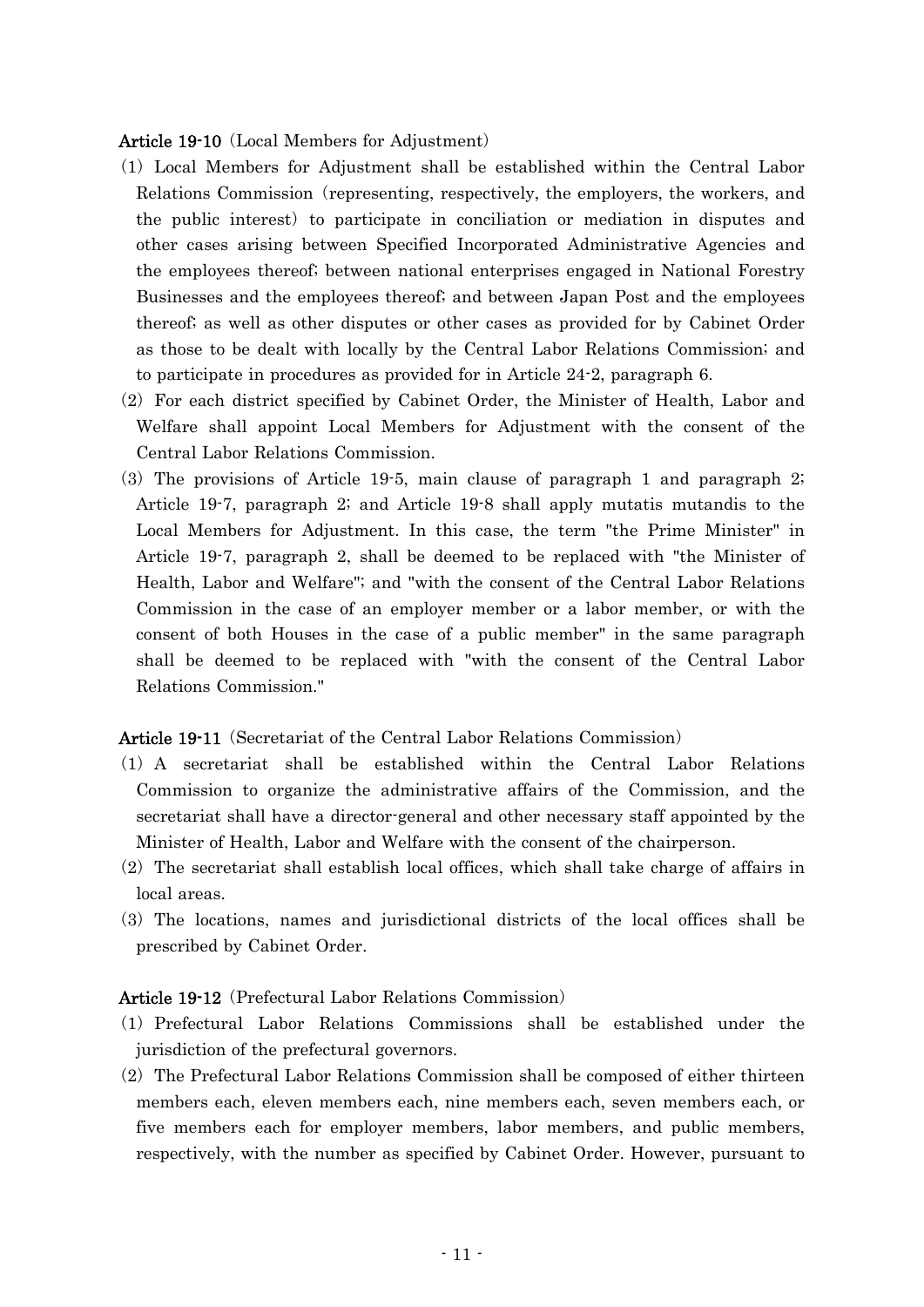the provisions of Prefectural Ordinance, they may be composed of members to the number specified by the said Cabinet Order together with two members each of employer members, labor members, and public members, respectively.

- (3) The prefectural governor shall appoint the employer members based upon the recommendations of the employers' organizations, the labor members based upon the recommendations of the labor unions, and the public members with the consent of the employer members and the labor members.
- (4) The appointment of public members shall be made in accordance with the number of public members listed for the Prefectural Labor Relations Commission in the first column of the appended table (for Prefectural Labor Relations Commissions composed of members to the number specified by the Cabinet Order plus an additional two members specified in the proviso to paragraph 2 of this Article, the number of public members shall be the number produced by the addition of two), and the number of public members exceeding the number specified in the second column of the table shall not belong to one and the same political party in each Prefectural Labor Relations Commission.
- (5) When a public member has by his or her own actions come into conflict with the provision of the preceding paragraph, such member shall, as a matter of course, be retired.
- $(6)$  The provisions of Article 19-3, paragraph 6; Article 19-4, paragraph 1; Article 19-5; Article 19-7, the first sentence of paragraph 1, paragraph 2 and paragraph 3; Article 19-8; Article 19-9; and the first paragraph of the preceding Article shall apply mutatis mutandis to Prefectural Labor Relations Commissions. In this case, the term "in full-time positions" in the proviso to Article 19-3, paragraph 6 shall be deemed to be replaced with "in full-time positions pursuant to the provisions of the Prefectural Ordinance"; "the Prime Minister" in Article 19-7, paragraph 2 shall be deemed to be replaced with "the prefectural governor"; "with the consent of the Central Labor Relations Commission in the case of an employer member or a labor member, or with the consent of both Houses in the case of a public member" in the same paragraph shall be deemed to be replaced with "the Prefectural Labor Relations Commission"; "the Prime Minister" in paragraph 3 of the same Article shall be deemed to be replaced with "the prefectural governor"; "an employer member or a labor member" in the same paragraph shall be deemed to be replaced with "a member of the Prefectural Labor Relations Commission"; and "the Minister of Health, Labor and Welfare" in paragraph 1 of the preceding Article shall be deemed to be replaced with "the prefectural governor."

### Article 19-13 (Labor Relations Commission for Mariners)

(1) With regard to mariners (excluding employees of the Specified Incorporated Administrative Agency, National Forestry Business and Japan Post; hereinafter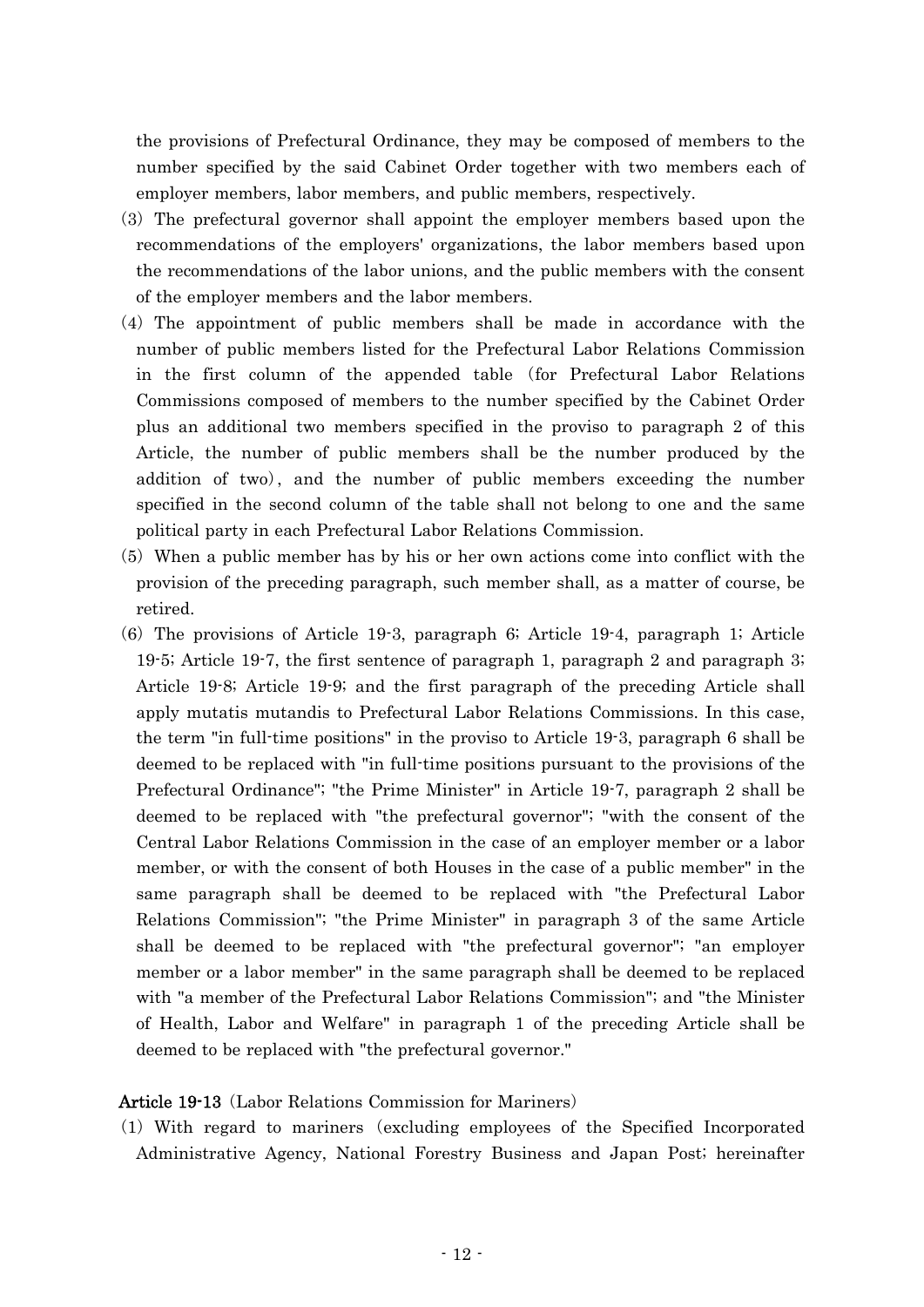the same shall apply in this paragraph) covered by the Mariners Act  $(Act No. 100$ of 1947 , the authority of the Central Labor Relations Commission, the Prefectural ) Labor Relations Commission, the Minister of Health, Labor and Welfare and the prefectural governors as provided for in this Act shall be exercised, respectively, by the Central Labor Relations Commission for Mariners, the Prefectural Labor Relations Commission for Mariners and the Minister of Land, Infrastructure, Transport and Tourism. In this case, the provisions of Article 18, paragraph 4, shall not apply to mariners.

- $(2)$  The Central Labor Relations Commission for Mariners shall be composed of seven each of employer members, labor members, and public members, and Prefectural Labor Relations Commissions for Mariners shall be composed of five each of employer members, labor members and public members.
- ( )3 The Minister of Land, Infrastructure, Transport and Tourism shall appoint the employer members based upon the recommendations of the employers' organizations, the labor members based upon the recommendations of the labor unions and the public members based upon the consent of the employer members and the labor members.
- $(4)$  The provisions concerning the Central Labor Relations Commission and the Prefectural Labor Relations Commission (excluding the provisions of Article 19-2; Article 19-3, paragraphs 1 to 4, inclusive, and the proviso to paragraph 6; Article 19-4, paragraph 2; Article 19-6; Article 19-7, second sentence of paragraph 1, paragraph 4 and paragraph 5; Article 19-10; Article 19-11, paragraph 2 and paragraph 3; paragraph 2, paragraph 3 and paragraph 6 of the preceding article (limited to the part to which the proviso to Article 19-3, paragraph 6 shall apply mutatis mutandis); Article 24, paragraph 2; Article 24-2, paragraph 1, paragraph 2, proviso to paragraph 4 and paragraph 6; Article 26, paragraph 2; and Article  $27-23$ ) shall apply mutatis mutandis to the Central Labor Relations Commission for Mariners and the Local Labor Relations Commission for Mariners. In this case, the term "seven or more" in Article 19-3, paragraph 5 shall be deemed to be replaced with "three or more"; "the Prime Minister" in Article 19-7, paragraph 2 shall be deemed to be replaced with "the Minister of Land, Infrastructure, Transport and Tourism"; "with the consent of the Central Labor Relations Commission in the case of an employer member or a labor member, or with the consent of both Houses in the case of a public member" in the same paragraph shall be deemed to be replaced with "the Central Labor Relations Commission for Mariners"; "the Prime Minister" in paragraph 3 of the same Article shall be deemed to be replaced with "Minister of Land, Infrastructure, Transport and Tourism"; "an employer member or a labor member" in the same paragraph shall be deemed to be replaced with "a member of the Central Labor Relations Commission for Mariners"; "Minister of Health, Labor and Welfare" in Article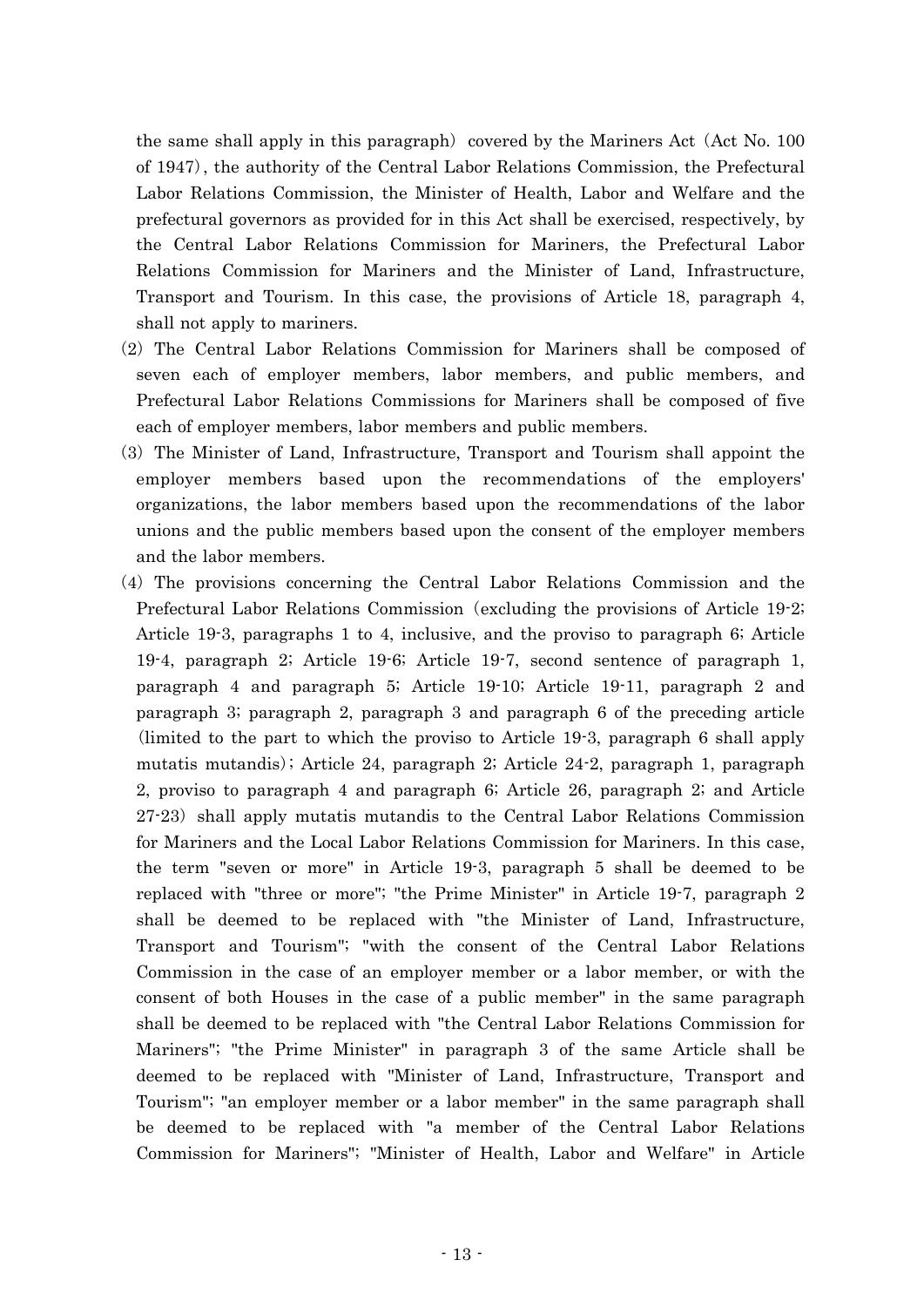19-11, paragraph 1 shall be deemed to be replaced with "Minister of Land, Infrastructure, Transport and Tourism"; "under the jurisdiction of the prefectural governors" in paragraph 1 of the preceding Article shall be deemed to be replaced with "whose jurisdictional district shall be that of each District Transport Bureau (excluding districts specified by Cabinet Order for District Transport Bureaus specified by Cabinet Order) and the district specified by the Cabinet Order concerned, and, for the time being, the district of Okinawa prefecture"; "the prefectural governor" in paragraph 6 of the same Article shall be deemed to be replaced with "Minister of Land, Infrastructure, Transport and Tourism"; "In cases concerning the labor relations of employees of specified Incorporated Administrative Agency, National Forestry Businesses, or Japan Post, the Central Labor Relations Commission shall assume exclusive jurisdiction over conciliation, mediation, arbitration, and disposition (with respect to disposition under the provisions of Article 5, paragraph 1, and Article 11, paragraph 1 concerning a labor union which is formed or joined by employees of specified Incorporated Administrative Agency, National Forestry Businesses, and Japan Post, such disposition shall be limited to that specified by Cabinet Order); and the Central Labor Relations Commission shall assume initial jurisdiction over conciliation, mediation, arbitration, and disposition; and "two or more prefectures" in Article 25, paragraph 1 shall be deemed to be replaced with "two or more jurisdictional districts of the Local Labor Relations Commission for Mariners."

( )5 The provisions of paragraph 5 of the preceding Article shall apply mutatis mutandis to a public member of the Central Labor Relations Commission for Mariners.

### Article 20 (Authority of the Labor Relations Commission)

In addition to those matters pursuant to the provisions of Articles 5, Article 11, and Article 18, the Labor Relations Commission shall have authority to make examinations, etc., of cases of unfair labor practice and perform conciliation, mediation and arbitration of labor disputes.

### Article 21 (Meetings)

- $(1)$  When a Labor Relations Commission finds it necessary for the public interest, its meetings may be open to the public.
- (2) The meetings of a Labor Relations Commission shall be called by the chairperson.
- ( )3 The Labor Relations Commission shall not hold a meeting nor make any decision unless one or more employer members, one or more labor members, and one or more public members are present.
- $(4)$  Decisions shall be effected by a majority of the members present, and in the case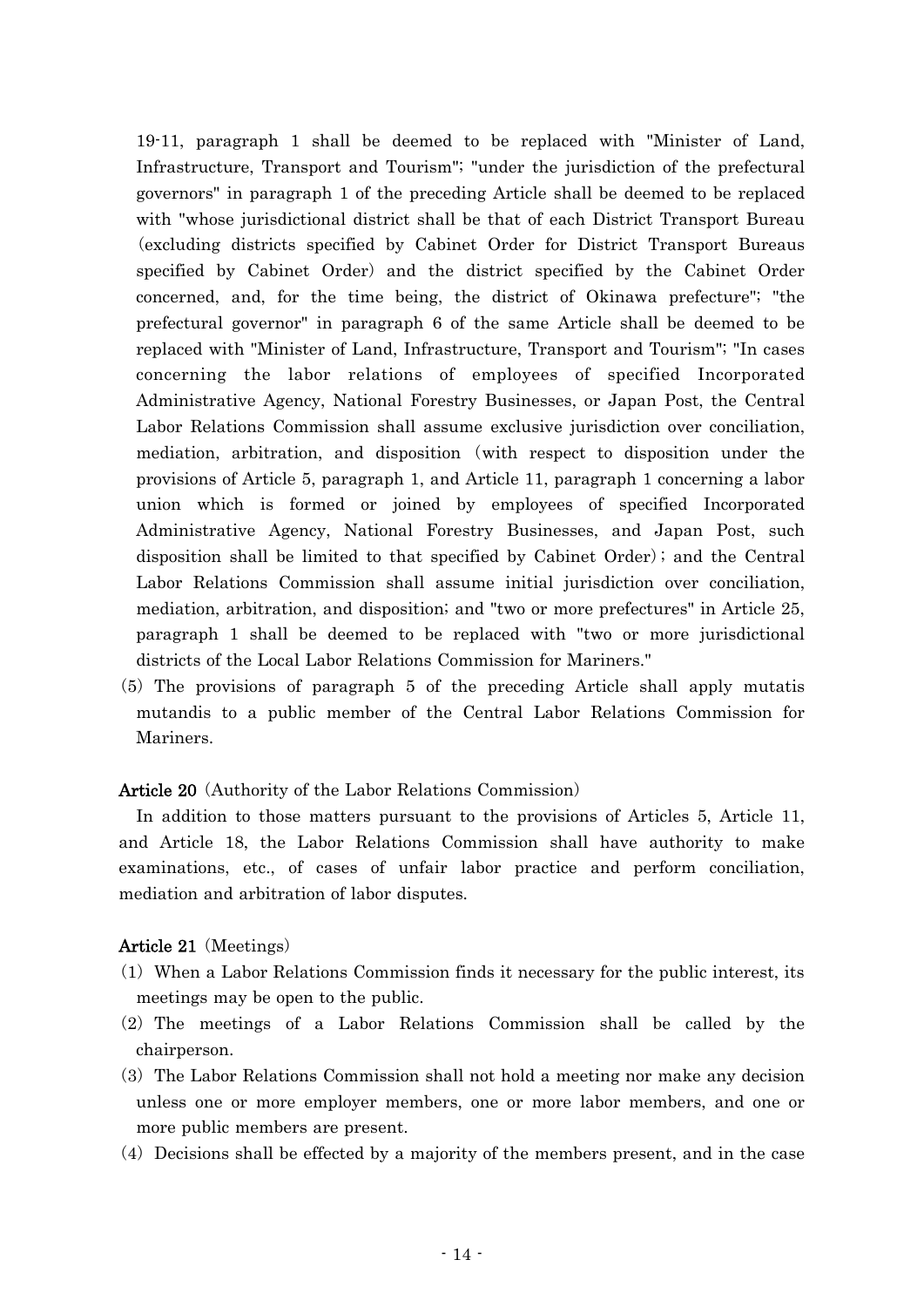of tie in votes, the chairperson shall effect decisions.

### Article 22 (Authority for Compulsion)

- ( )1 When a Labor Relations Commission finds it necessary for executing its affairs, it may request the attendance of or the presentation of reports or the presentation of necessary books and documents by the employer or the employers' organization or by the labor union or others concerned. The Labor Relations Commission may also have its members or staff (hereinafter simply referred to as "staff") inspect factories and other workplaces concerned and inspect the conditions of business, books and documents and other objects.
- $(2)$  In cases in which a Labor Relations Commission has its members or staff inspect or investigate pursuant to the preceding paragraph, the Labor Relations Commission shall require them to carry an identification card and to produce it for the people concerned.

### **Article 23** (Duty to Keep Secrets)

Members and those who have been members, as well as staff and those who have been the staff of a Labor Relations Commission, shall not disclose any secrets obtained in relation to their business. The same shall apply to Local Members for Adjustment and those who have been Local Members for Adjustment of the Central Labor Relations Commission.

### **Article 24** (Authority Executed Only by Public Members)

- ( )1 Only the public members of a Labor Relations Commission shall participate in the disposition of cases as prescribed in Articles 5 and 11 hereof; examinations, etc., (in the following article referred to as "examinations,  $etc."$ ) of cases of unfair labor practice; and dispositions of cases as prescribed in Article 42 of the Labor Relations Adjustment Act; provided, employer members and labor members may participate in the procedures for conducting an investigation (limited to cases in which the public members so request) and holding a hearing pursuant to the provisions of Article 27, paragraph 1 (including cases to which the provisions of Article 27-17 shall apply mutatis mutandis) and in the procedures for recommending a settlement pursuant to the provision of Article 27-14, paragraph 1 (including cases to which the provisions of Article 27-17 shall apply mutatis mutandis), or may act pursuant to the provision of Article 27.7, paragraph 4 and Article  $27-12$ , paragraph 2 (including cases to which the provisions of Article  $27-17$ shall apply mutatis mutandis).
- $(2)$  The Central Labor Relations Commission may have public members in full-time positions investigate, in addition to the cases pending before the Central Labor Relations Commission, conditions of labor relations of employees of Specified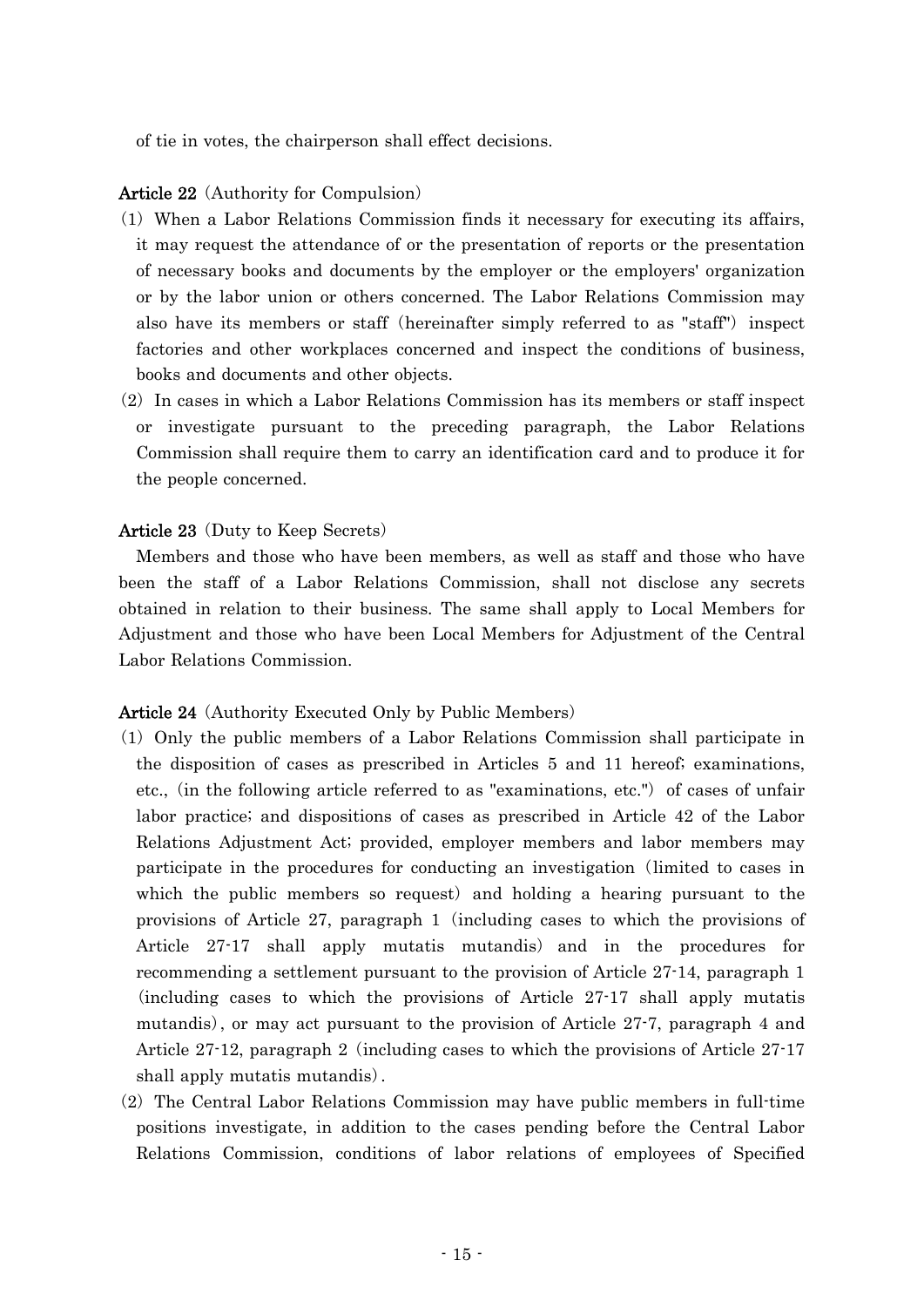Incorporated Administrative Agencies, employees of National Forestry Businesses, and employees of Japan Post, and matters as deemed necessary for administration of affairs of the Central Labor Relations Commission.

## Article  $24-2$  (Panel, etc.)

- ( )1 The Central Labor Relations Commission shall conduct its examinations, etc., through its panel, consisting of five public members designated by the Chairperson.
- $(2)$  In any of the following cases, notwithstanding the provisions of the preceding paragraph, a panel consisting of the entire public membership shall make the examinations, etc.:
	- $(i)$  Cases in which the panel set forth in the preceding paragraph finds that its opinion concerning the interpretation and application of law and regulations is opposed to dispositions imposed by the Central Labor Relations Commission pursuant to Article 5, paragraph 1 or Article 11, paragraph 1, or Article 27-12, paragraph 1 (including cases to which the provisions of Article  $27-17$  shall apply mutatis mutandis);
	- (ii) Cases in which the panel set forth in the preceding paragraph cannot make its coordinated opinion because opinions of its members are divided;
	- (iii) Cases in which the panel set forth in the preceding paragraph finds it reasonable for a panel consisting of the entire public membership to make examinations, etc.;
	- $(iv)$  Cases in which objections pursuant to the provision of Article 27-10, paragraph 3 (including cases to which the regulations under Article  $27-17$  shall apply mutatis mutandis) are under proceeding.
- (3) The Central Labor Relations Commission for Mariners shall conduct its examinations, etc., through its panel consisting of the entire public members; provided, however, that a panel consisting of five public members designated by the Chairperson may make examinations, etc. In this case, the provisions of the preceding paragraph shall apply mutatis mutandis to the Central Labor Relations Commission for Mariners.
- (4) Prefectural Labor Relations Commissions shall conduct its examinations, etc., through its panel, consisting of the entire public members, provided, however, that a panel consisting of five or seven public members designated by the Chairperson may make examinations, etc. In this case, the provisions of paragraph  $2$  (except items 1 and 4) shall apply mutatis mutandis to Prefectural Labor Relations Commissions.
- $(5)$  A Labor Relations Commission may, in making examinations, etc., in accordance with the provisions of the preceding paragraphs (including cases to which the provisions of Article 19-13, paragraph 4 shall apply mutatis mutandis), have one or more than one public members carry out the procedures for examinations etc., in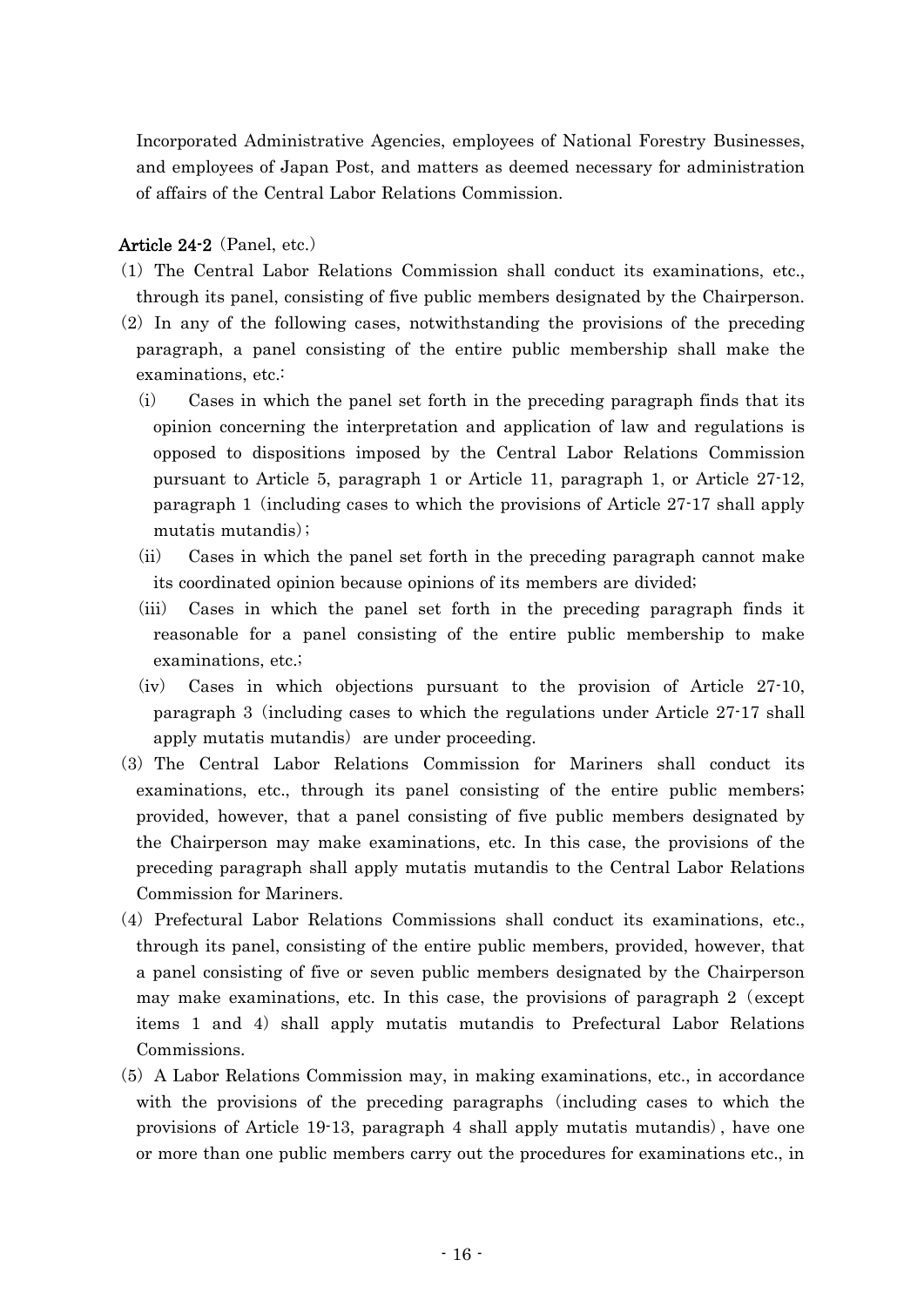whole or in part (other than disposition under the provisions of Article  $5$ , paragraph 1, Article 11, paragraph 1, Article  $27-4$ , paragraph 1 (including cases to which the provisions of Article  $27-17$  shall apply mutatis mutandis); Article  $27-7$ , paragraph 1 (including cases to which the provisions of Article  $27-17$  shall apply mutatis mutandis, other than parts where the parties concerned or witnesses give a statement or where the articles submitted are impounded); Article  $27-10$ , paragraphs 2 and 4, and Article  $27-12$ , paragraph 1 (including cases to which the provisions of Article  $27-17$  shall apply mutatis mutandis); and a motion under Article  $27-20$ ; the same shall apply to the following paragraph.

(6) Among the procedures for examination, etc., carried out by the Central Labor Relations Commission, the Central Labor Relations Commission may have the Local Members for Adjustment representing the public interest undertake the procedures in whole or in part in making an investigation and holding a hearing pursuant to the provisions of Article 27, paragraph 1 (including cases to which the provisions of Article  $27-17$  shall apply mutatis mutandis), and the procedures in whole or in part in recommending a settlement pursuant to the provisions of Article  $27-14$ , paragraph 1 (including cases to which the provisions of Article  $27-17$ shall apply mutatis mutandis). In this case, the Local Members for Adjustment representing the employers and the Local Members for Adjustment representing the workers may participate in such procedures (with regard to the procedures in conducting an investigation, limited to the case where the Local Members for Adjustment representing the public interest so request).

Article 25 (Jurisdiction, etc., of the Central Labor Relations Commission)

- ( )1 In cases concerning the labor relations of employees of Specified Incorporated Administrative Agencies, employees of National Forestry Businesses, or employees of Japan Post, the Central Labor Relations Commission shall assume exclusive jurisdiction over conciliation, mediation, arbitration, and disposition (with respect to disposition under the provisions of Article 5, paragraph 1 and Article 11, paragraph 1 concerning a labor union that is formed or joined by employees of Specified Incorporated Administrative Agencies, employees of National Forestry Businesses, or employees of Japan Post, such disposition shall be limited to those specified by Cabinet Order); and the Central Labor Relations Commission shall assume priority jurisdiction over conciliation, mediation, arbitration, and disposition of cases which span two or more prefectures or which present issues of national importance.
- (2) The Central Labor Relations Commission may review the dispositions of the Prefectural Labor Relations Commission (pursuant to the provisions of Articles 5, paragraph 1; Article 11, paragraph 1; and Article  $27-12$ , paragraph 1), with full authority to rescind, approve, or modify such dispositions, or it may dismiss an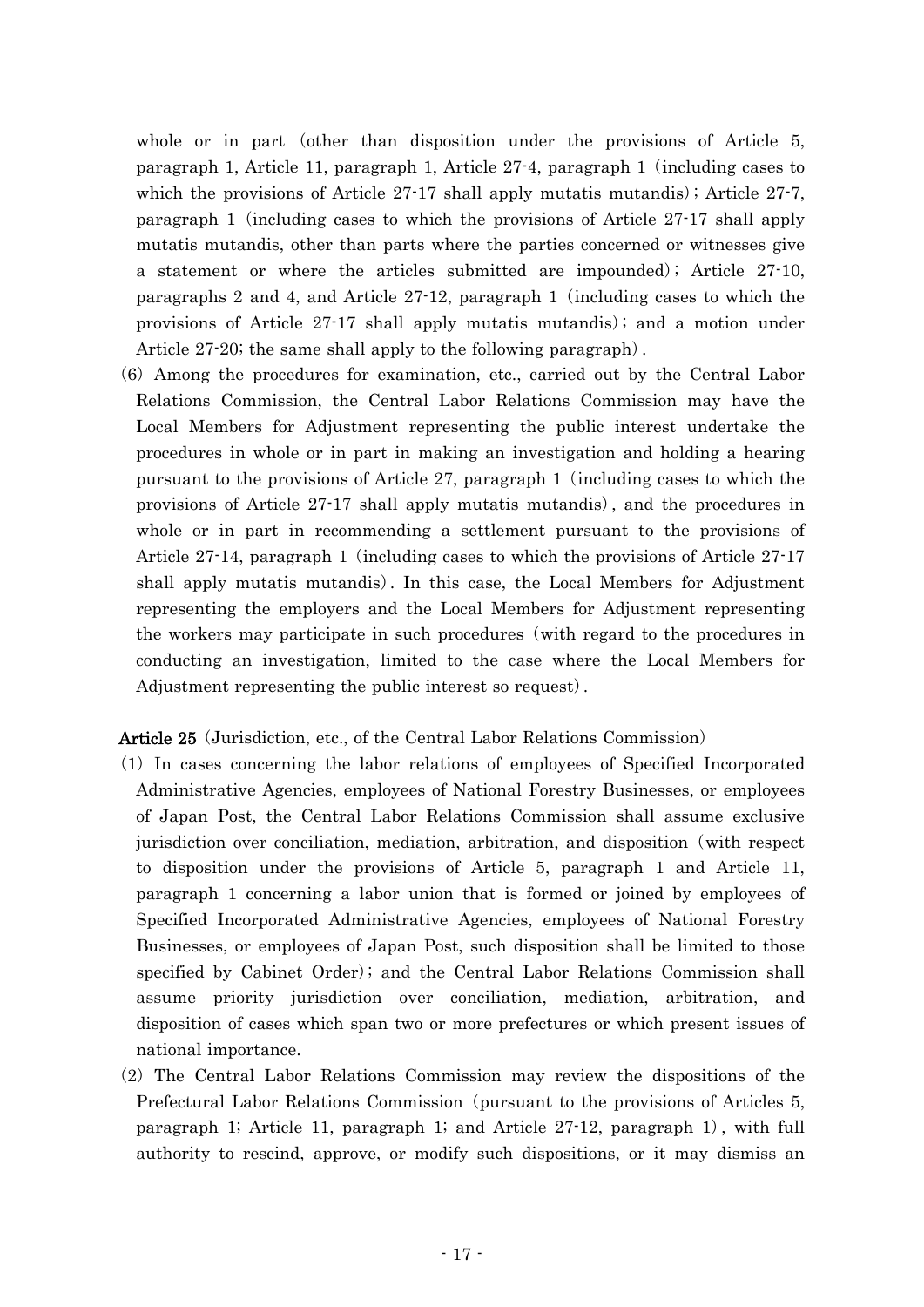appeal for review of such dispositions. Such review shall be initiated by appeal of either party, from the disposition of the Prefectural Labor Relations Commission, or on the Central Labor Commission's own authority.

## Article 26 (Authority to Establish Rules)

- ( )1 The Central Labor Relations Commission may establish rules of procedure for the Prefectural Labor Relations Commission, as well as rules of procedure for its own.
- (2) The Prefectural Labor Relations Commission may establish rules on matters concerning the convocation of such meetings and other matters specified by Cabinet Order insofar as they do not violate the regulation set forth in the preceding paragraph.

Section 2. Procedures for Examination of Cases of Unfair Labor Practices

Article 27 (Commencement of Examinations of Cases of Unfair Labor Practices)

- $(1)$  When a motion that an employer has violated the provisions of Article 7 is received, the Labor Relations Commission shall conduct an investigation without delay and, if it is deemed necessary, shall hold a hearing on the reasons for the motion. In this case, with regard to the procedures for such a hearing, sufficient opportunity to present evidence and to cross-examine the witnesses shall be given to the employer concerned and to the movant
- $(2)$  The Labor Relations Commission shall not accept a motion set forth in the preceding paragraph when more than one year has elapsed since the day on which the act in question was committed (and, in the case of a continuing act, from the date on which said act ended).

## Article 27-2 (Disqualification of Public Members)

- ( )1 A public member shall be disqualified from execution of duty concerning examination in the case that said member falls into any of the following items:
	- $(i)$  The public member or his or her spouse, or any person who was formerly his or her spouse, is or was formerly a party involved in the case or the representative of a party which is a juridical person.
	- $(i)$  The public member is or was formerly a blood relative of the party within the fourth degree of kinship, or a relative by affinity of the party within the third degree, or a blood relative living together with the party.
	- (iii) The public member is a guardian, supervisor of a guardian, a curator, supervisor of a curator, an assistant, or supervisor of an assistant to a party involved in the case.
	- $(iv)$  The public member bears witness to the case.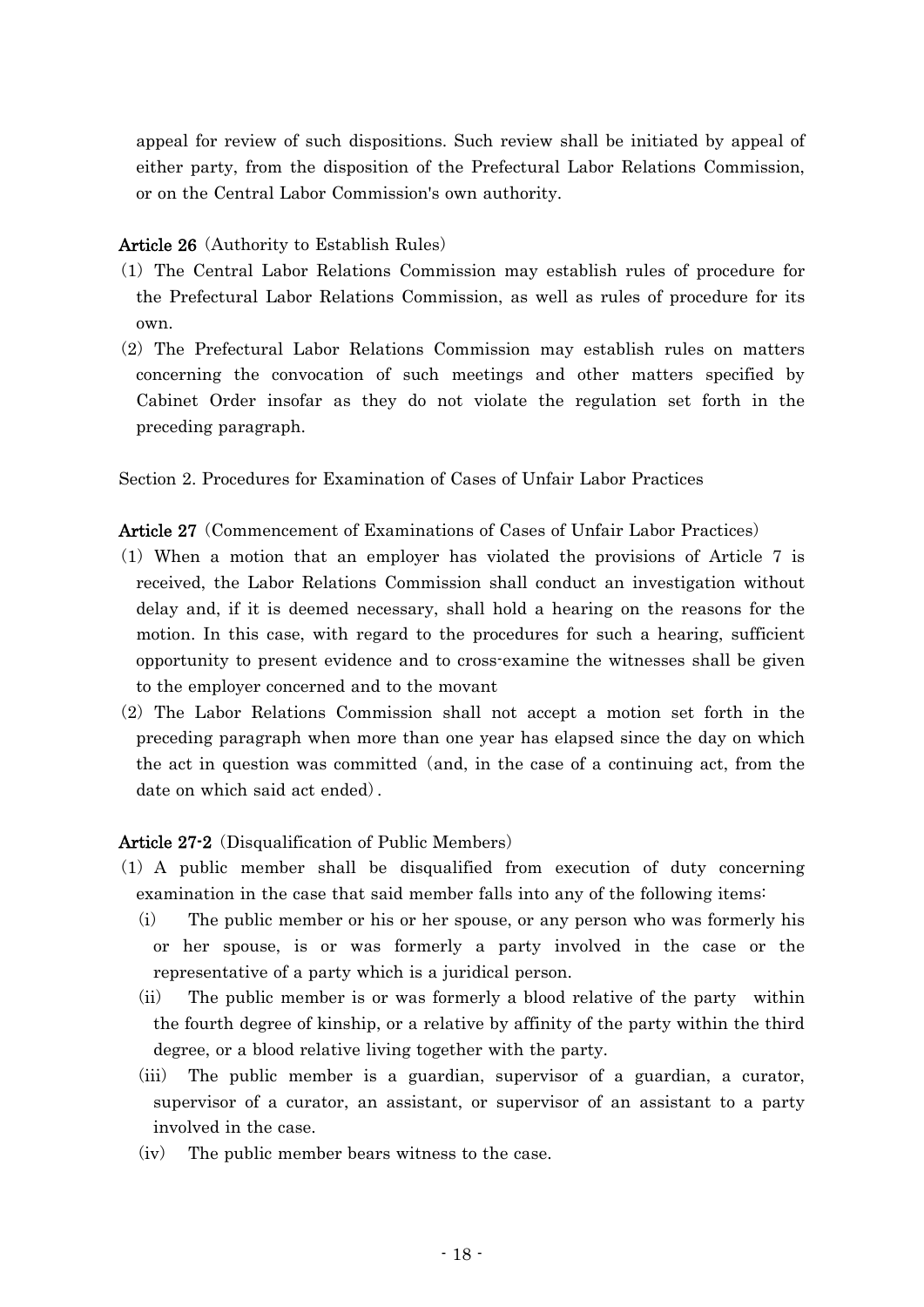- $(v)$  The public member is or was formerly the party's agent, with regard to the pending proceeding.
- $(2)$  Where any of the causes for disqualification set forth in the preceding paragraph apply, the party involved in the case may move for the disqualification of the public member in question.

## Article 27-3 (Challenge of Public Members)

- ( )1 Where a public member is in any circumstances which could preclude fair examination, the party may challenge the said public member.
- $(2)$  The party may not challenge a public member after the party has made a statement in writing or orally on the case; provided, however, that this shall not apply to a party who did not know that there was reason to challenge, or when reason to challenge arises after the statement is made.

Article 27-4 (Decisions concerning Motions for Disqualification or Challenge)

- ( )1 The Labor Relations Commission shall make decisions concerning motions for disqualification or challenge.
- $(2)$  Public members who are involved in the motion for disqualification or challenge may not participate in the decisions set forth in the preceding paragraph. However, such members may state opinions.
- ( )3 Decisions made pursuant to the provision of paragraph 1 shall be made in writing, and the reasons for such decisions shall be attached.

Article 27-5 (Suspension of the Examination Procedure)

If disqualification or challenge has been moved, the Labor Relations Commission shall suspend the examination procedure until a decision is made concerning the motion, provided, however, that this shall not apply to urgent actions.

### Article  $27-6$  (Plan of Examinations)

- ( )1 Prior to commencement of a hearing, the Labor Relations Commission shall hear the opinions of both parties and establish a plan of examination.
- $(2)$  The plan of examination set forth in the preceding paragraph shall include the following matters:
	- $(i)$  issues and evidence as organized in the investigation procedure (including those organized as evidence requiring examination during the course of the subsequent examination procedure);
	- (ii) the duration and number of hearings, and the number of witnesses to be examined;
	- $(iii)$  scheduled timing for delivery of orders provided for in Article 27-12, paragraph 1.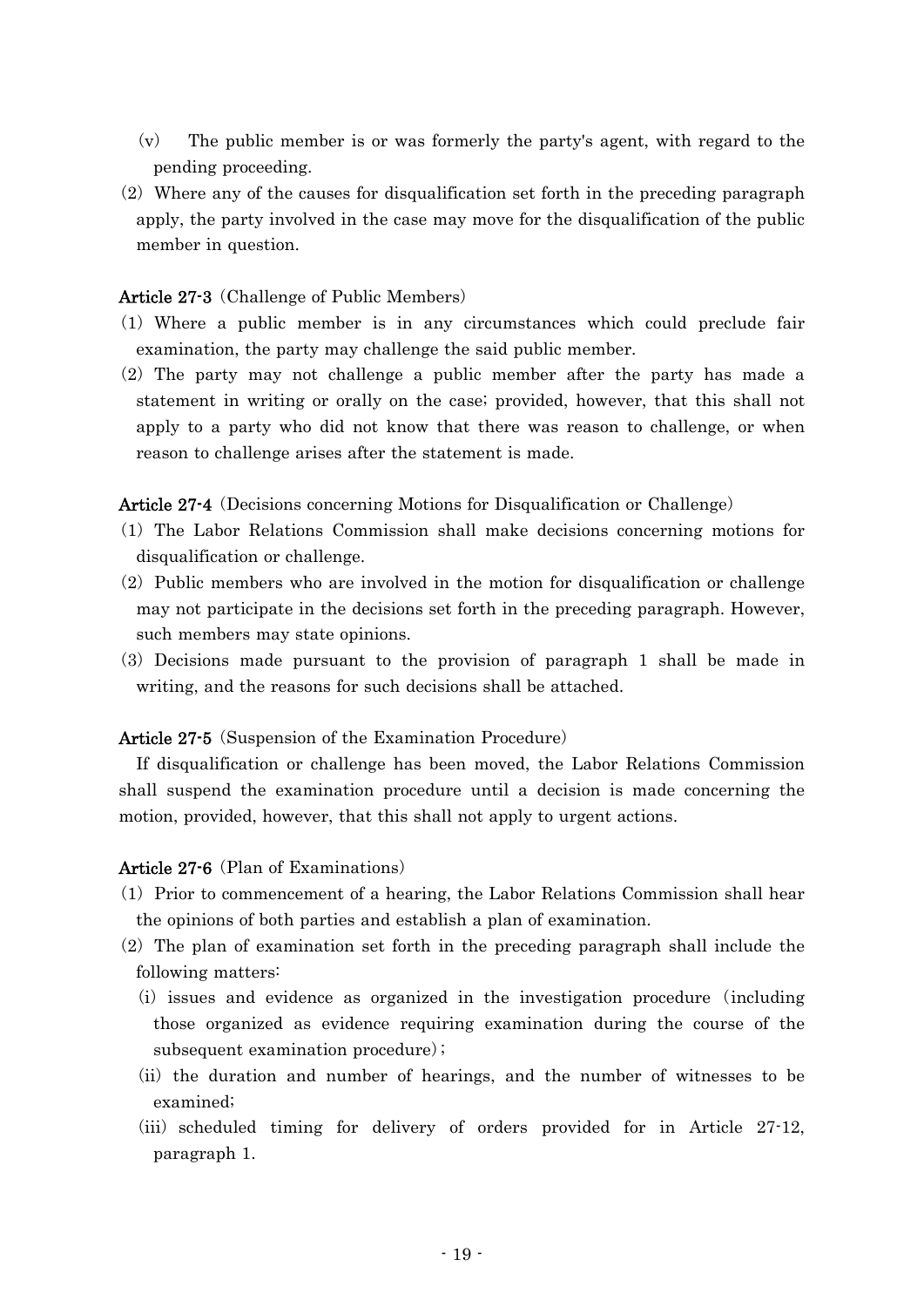- ( )3 The Labor Relations Commission may change the plan of an examination upon hearing the opinions of both parties concerned if they find the necessity of such a change in consideration of the present state of examination and other circumstances.
- (4) The Labor Relations Commission and the parties concerned shall endeavor to ensure that examinations are made in accordance with the plan of examination, so as to realize a proper and swift examination.

## Article 27-7 (Examination of Evidence)

- ( )1 The Labor Relations Commission may, upon motion by either party or on the Labor Commission's own authority, examine evidence in the case of the procedure for investigation by the methods listed in item 2, and in the case of the procedure for hearings, by the methods listed in the following items:
	- $(i)$  to order the parties concerned, or witnesses, to appear and have them make statements to the extent necessary to find these facts.
	- (ii) to order the holders of those books, documents, or other articles related to the case (hereinafter referred to as the "articles") to submit the said articles, without which it is considered likely to be difficult to find the facts; or to impound articles already submitted.
- $(2)$  The Labor Relations Commission shall, when deciding whether or not to issue an order to submit articles pursuant to the provision of the preceding paragraph, item  $2$  (hereinafter referred to as the "order to submit articles"), take into consideration the protection of personal secrets and business secrets of business operators.
- ( )3 The Labor Relations Commission may, in issuing an order to submit articles, order the submission of the articles, with the exception of those parts the submission of which is considered unnecessary or are found, as a result of consideration taken pursuant to the provision of the preceding paragraph, to be inappropriate.
- (4) Employer members and labor members who participate in the procedure for investigations or hearings may state opinions when the Labor Relations Commission intends to issue an order to the parties or witnesses concerned to appear (hereinafter referred to as the "order to appear as witnesses, etc.") pursuant to the provisions of paragraph 1, item 1, or intends to order the submission of the articles.
- (5) The Labor Relations Commission, when it has examined evidence on its own authority, shall hear the opinions of the parties concerned about the results of the examination.
- $(6)$  The motion for an order to submit articles shall be filed with clarification of the following matters:
	- (i) Indication of the articles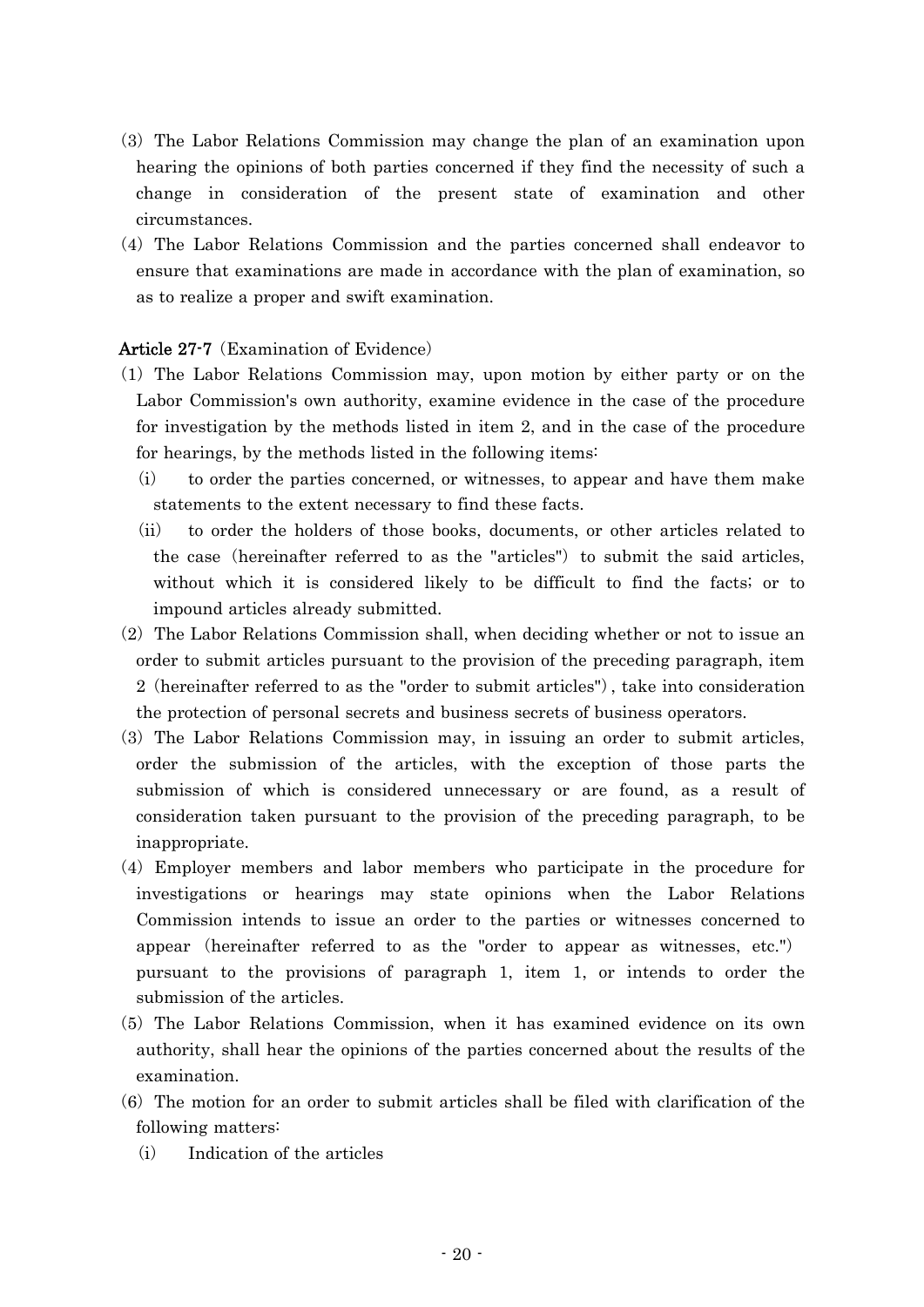- (ii) Purport of the articles
- (iii) Holder of the articles
- $(iv)$  Facts to be proved
- (7) The Labor Relations Commission shall, before issuing an order to submit articles, hear the holders of the articles.
- $(8)$  The Labor Relations Commission shall, when issuing an order to submit articles, clarify the matters listed in each item (except for item 3) of paragraph  $6$ .

### Article 27-8

- ( )1 The Labor Relations Commission shall, when having witnesses give a statement, have them take an oath.
- $(2)$  The Labor Relations Commission may, when having the parties concerned give a statement, have them take an oath.

#### Article 27-9

The provisions of Article 196, Article 197, and Article 201 paragraphs 2 to 4 of the Code of Civil Procedure (Act No. 109 of 1996) shall apply mutatis mutandis to the procedures whereby a Labor Relations Commission has witnesses give a statement. The provisions of Article 201, paragraph 2, as applied mutatis mutandis pursuant to the provisions of Article 210 of the same Act shall apply mutatis mutandis to the procedure in which a Labor Relations Commission has the parties concerned give a statement.

#### **Article 27-10** (Appeal or Filing of an Objection)

- ( )1 When persons have received an order to appear as witnesses, etc., or an order to submit articles (hereinafter referred to as an "order, etc., to appear as witnesses, etc." in this article) from a Prefectural Labor Relations Commission and are dissatisfied with the order, etc., to appear as witnesses, etc., such persons may appeal to the Central Labor Relations Commission for examination stating the reasons within one week from the day when they received the order, etc., to appear as witnesses, etc., when there are unavoidable causes such as natural disaster for ( not appealing within the said period; within one week from the day following the date of surcease of the said causes) to the Central Labor Relations Commission.
- $(2)$  In the case that the Central Labor Relations Commission finds that there is a reason for the appeal pursuant to the provisions of the preceding paragraph, it shall rescind the whole or part of the order, etc., to appear as witnesses, etc.
- (3) When persons have received an order, etc., to appear as witnesses, etc., from the Central Labor Relations Commission and are dissatisfied with the order, such persons may file a written objection to the Central Labor Relations Commission, stating the reasons within one week from the day when they received the order,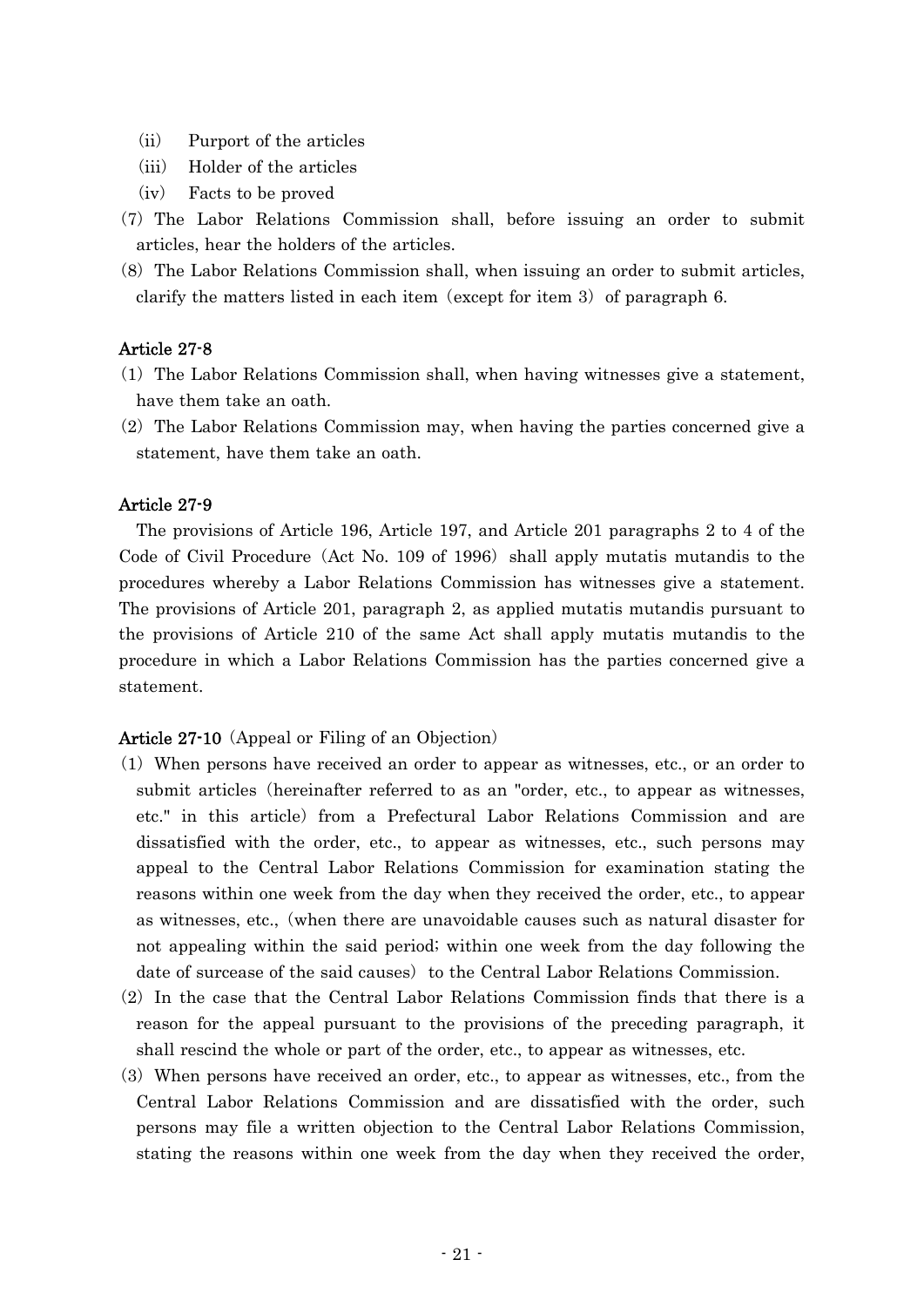etc., to appear as witnesses, etc. (when there are unavoidable causes such as natural disaster for not appealing within the said period; within one week from the day following the date of surcease of the said causes).

- $(4)$  In the case that the Central Labor Relations Commission finds that there is a reason for filing of an objection pursuant to the provisions of the preceding paragraph, it shall rescind the whole or part of the order, etc., to appear as witnesses, etc., or modify said order.
- ( )5 The proceedings of appeal for examination or filing of an objection shall be executed in writing.
- (6) The Central Labor Relations Commission, on its own authority, may hear persons who appeal for examination or file an objection.

#### **Article 27-11** (Maintenance of Order at Hearing Tribunal)

The Labor Relations Commission may order persons interfering hearings to leave the courtroom, and take other measures necessary to maintain order at hearing tribunal.

#### Article  $27-12$  (Order-for-relief, etc.)

- $(1)$  The Labor Relations Commission shall, when the case is ripe for the issue of an order, find the facts and, on the basis of the findings, admit the whole or part of the relief related to the request of the movant, or issue an order to dismiss the motion (hereinafter referred to as the "order-for-relief, etc.").
- $(2)$  Employer members and labor members who participate in the procedure for an investigation or hearing may state opinions in the case that the Labor Relations Commission intends to issue an order-for-relief, etc.
- (3) The fact findings and the order-for-relief, etc. set forth in paragraph 1 shall be executed in writing, and copies shall be delivered to the employers and the movant.
- $(4)$  An order, etc., for relief shall enter into force on the day of delivery.

## Articles 27-13 (Finalizing an Order-for-relief, etc.)

- $(1)$  An order-for-relief, etc. shall become final and binding when the employers have not filed an action for rescission provided by Article 27-19, paragraph 1 within the period set forth in the same paragraph.
- $(2)$  If the employers do not accede to the final and binding order-for-relief, etc., the Labor Relations Commission shall notify the district court with jurisdiction over the address of the employers to that effect. Labor unions and workers may also make this notification.

#### Article 27-14 (Settlement)

( )1 The Labor Relations Commission may recommend settlement to the parties at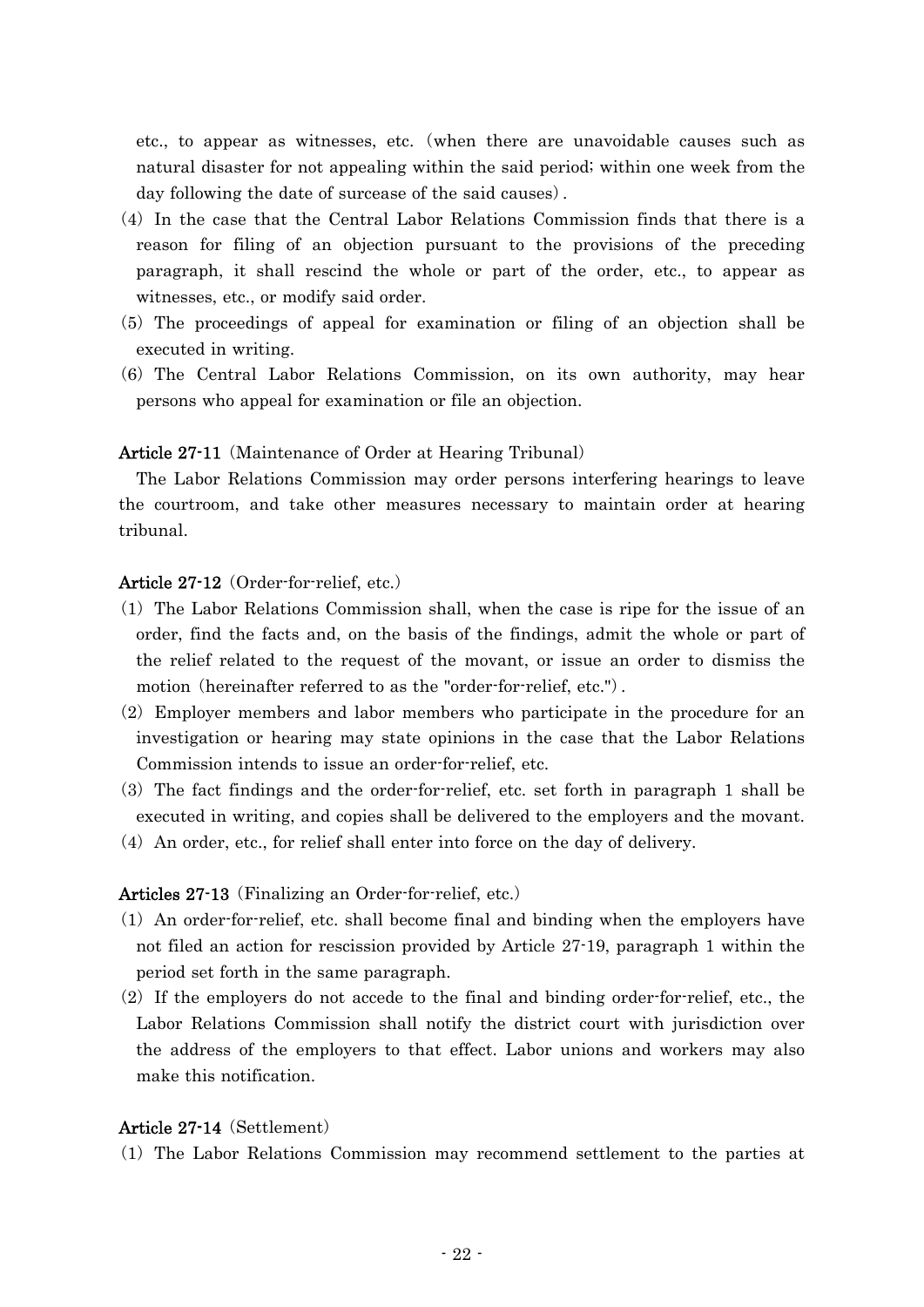any time in the course of the examination.

- $(2)$  When a settlement has been established between the parties and both parties make motions before the order-for-relief, etc. becomes final and binding, and when the Labor Relations Commission finds that the content of the settlement is appropriate to maintain or establish normal order of labor relations between the parties, the examination procedure shall terminate.
- (3) In cases as prescribed in the preceding paragraph, the order-for-relief, etc. already issued for the case related to the settlement shall (limited to the settlement that the Labor Relations Commission finds appropriate pursuant to the provisions of the preceding paragraph; the same shall apply in the following paragraph cease to be effective.
- $(4)$  The Labor Relations Commission may, in the case that a settlement includes agreement on payments of a certain amount of money or delivery of a certain quantity of fungible things or securities, draw up record of settlement concerning the said agreement upon request from the both parties concerned.
- (5) The written statement for settlement prescribed in the preceding paragraph shall be, where execution is concerned, deemed as a title of obligation listed in Article 22, item 5 of the Civil Execution Act  $(Act No. 4 of 1979)$ .
- $(6)$  Granting of performative sentence concerning the title of obligation set forth in the preceding paragraph shall be performed by the Chairperson of the Labor Relations Commission. Services of the execution clause and a transcript of the documents pursuant to the second sentence of Article 29 of the Civil Execution Act shall be made in the same way.
- $(7)$  Decision on objections concerning the granting of the execution clause, pursuant to the provisions of the preceding paragraph, shall be rendered at the district court having jurisdiction over the location of the Labor Relations Commission.
- (8) Matters necessary for the services of the written statement for settlement set forth in paragraph 4, and the performative sentence and transcript of documents pursuant to the second sentence of paragraph 6 shall be specified by Cabinet Order.

### Article 27-15 (Appeal for Review)

( )1 Employers may, when receiving order-for-relief, etc. from a Prefectural Labor Relations Commission, appeal for review to the Central Labor Relations Commission within fifteen days (provided, however, that when there are unavoidable causes, such as natural disaster, for not appealing within the said period, it shall be within one week from the day following the date of surcease of the said causes). However, such an appeal shall not suspend the order-for-relief, etc.; the order-for-relief, etc. shall cease to be effective when the Central Labor Relations Commission rescinds or modifies the order as a result of a review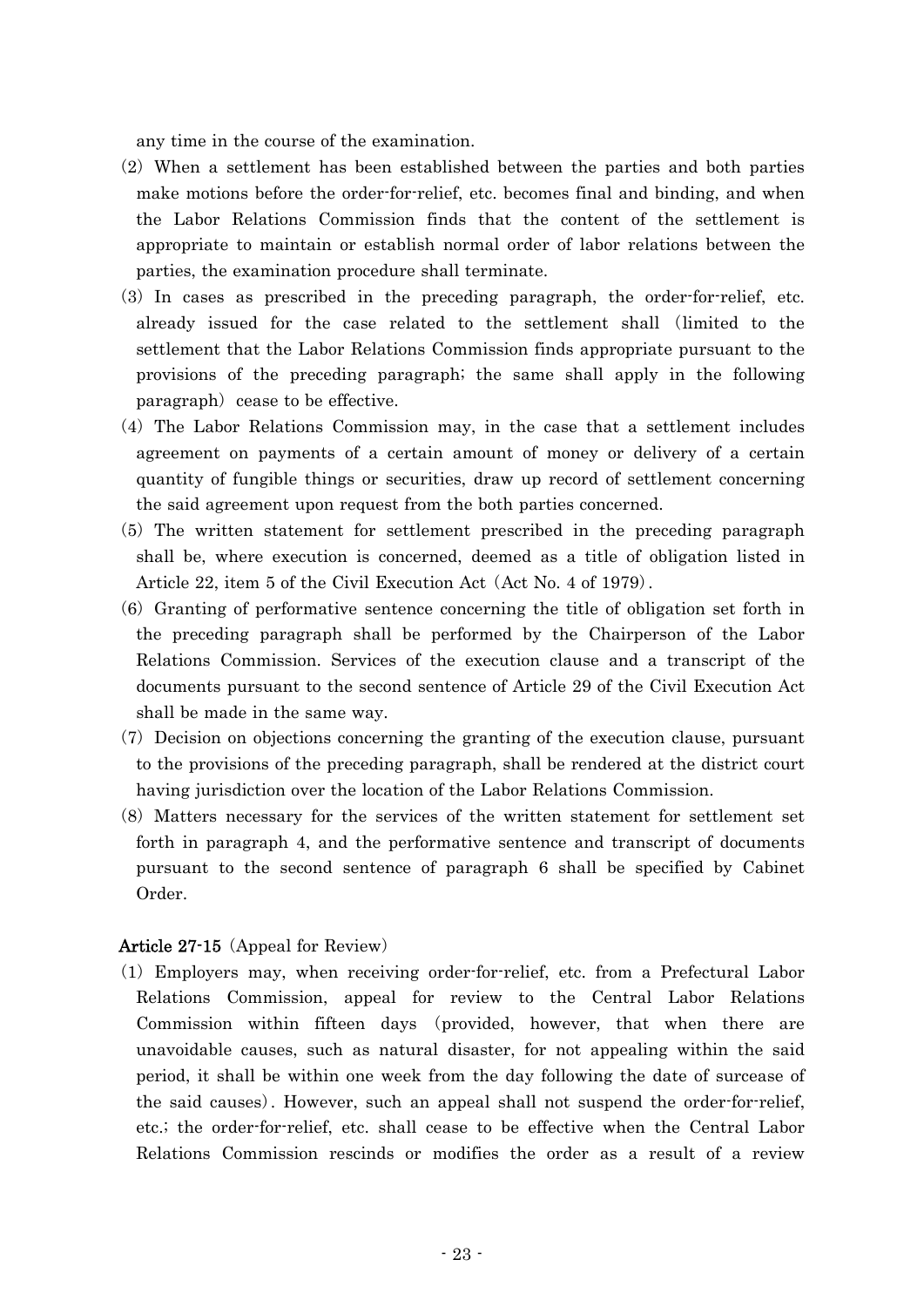pursuant to the provisions of Article 25, paragraph 2.

 $(2)$  The provisions of the preceding paragraph shall apply mutatis mutandis to appeals for review by labor unions or workers to the Central Labor Relations Commission.

### Article 27-16 (Relations between Review and Action)

The Central Labor Relations Commission may not review an order-for-relief, etc. when the whole or part of the order-for-relief, etc. by a Prefectural Labor Relations Commission is supported by final and binding judgment, based on action pursuant to Article 27-19, paragraph 1.

#### Article 27-17 (Application Mutatis Mutandis to the Procedure for Review)

The provisions of Article 27, paragraph 1; Articles 27-2 to 27-9; Article 27-10, paragraphs 3 to 6; and Articles 27-11 to 27-14 shall apply mutatis mutandis to the procedure for review by the Central Labor Relations Commission. In this case, the term "when the public member bears witness to the case" in Article 27-2, paragraph 1, item 4, shall be deemed to be replaced with "when the public member bears witness to the case, or when the public member is involved in the order-for-relief, etc. of a Prefectural Labor Relations Commission which has already been issued for the case."

#### Article 27-18 (Period of Examination)

The Labor Relations Commission shall, for the purpose of conducting swift examinations, set a target for the period of an examination, and publish the degree of achievement of the target and any other states of performance in the examination.

#### Section 3 Lawsuits

#### Article 27-19 (Action for Rescission)

- ( )1 When an employer has not appealed to the Central Labor Relations Commission to review an order-for-relief, etc. by the Prefectural Labor Relations Commission, or when the Central Labor Relations Commission has issued an order-for-relief, etc., the employer may file an action for rescission of the order-for-relief, etc. within thirty days from the day on which the order-for-relief, etc. was issued. This period shall be unextendable.
- $(2)$  When an employer has appealed to the Central Labor Relations Commission to review an order pursuant to the provisions of Article 27-15, paragraph 1, the employer may file an action for rescission only against the order-for-relief, etc. by the Central Labor Relations Commission for that appeal. The provisions of Article 12, paragraphs 3 to 5 of the Act on Suits against the Administrative Organ (Act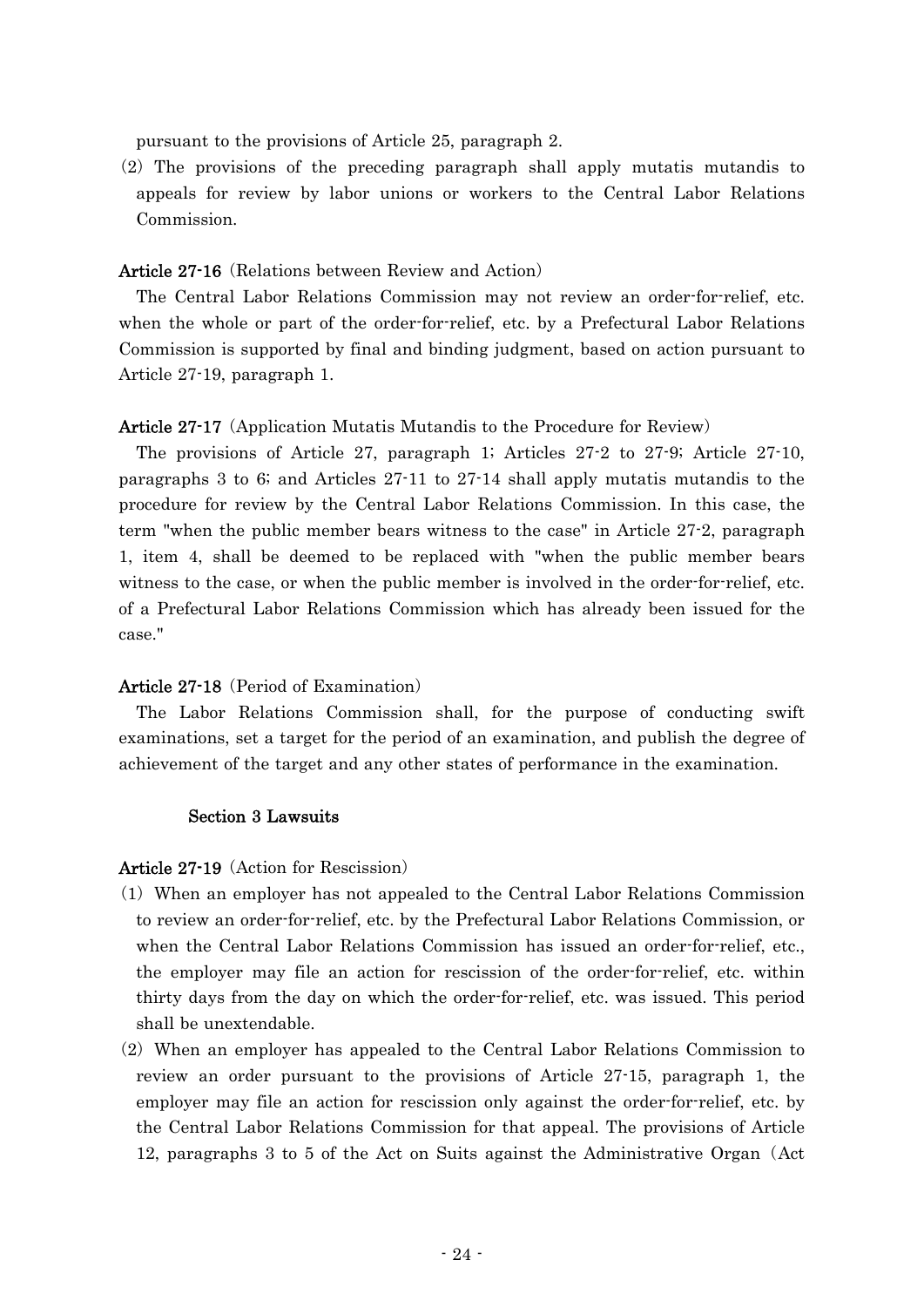No. 139 of 1962) shall not apply to this action.

( )3 The provisions of the preceding paragraph shall apply mutatis mutandis to actions for rescission filed by labor unions or workers, pursuant to the Act on Suits against the Administrative Organ.

### Article 27-20 (Emergency Order)

In the case where an employer has filed an action to a court pursuant to the provisions of the preceding Article, paragraph 1, the court in charge of the action may, at the request of the Labor Relations Commission which has issued the order-for-relief, etc., order the employer to accede to the whole or part of the order-for-relief, etc. until the judgment becomes final, or upon appeal from the parties concerned, or on its own authority rescind or modify this ruling.

### Article 27-21 (Restrictions on Offer of Evidences)

A person who has not submitted an article notwithstanding the Labor Relations Commission' s order to submit articles (excluding persons who are not the party concerned in the procedure for examination) may not offer evidence for the said article to the court to prove facts which could be found by the article specified in the said order to submit articles; provided, however, when a justifiable reason for not submitting the article is found.

#### Section 4 Miscellaneous Provisions

Article 27-22 (Recommendations, etc., of the Central Labor Relations Commission)

The Central Labor Relations Commission may request a Prefectural Labor Relations Commission to report on affairs administrated by the Prefectural Labor Relations Commission pursuant to the provisions of this Act. When the Central Labor Relations Commission finds necessary for application of laws and regulations and other administration of the said affairs by the Prefectural Labor Relations Commission, the Central Labor Relations Commission may also make recommendations, to give advice, provide training of members and staff of the Prefectural Labor Relations Commission, or provide any other assistance.

### Article 27-23 (Handling of Lawsuit against Ruling, etc.)

 $(1)$  In a lawsuit against a prefecture pursuant to the provisions of Article 11, paragraph of the Act on Suits against the Government including cases which ( shall apply mutatis mutandis to Article 38, paragraph 1 of the same Act; the same shall apply to the following paragraph) related to the disposition (referring to dispositions pursuant to the provisions of Article 3, paragraph 2, of the Act on Suits against the Government, and including dispositions imposed by public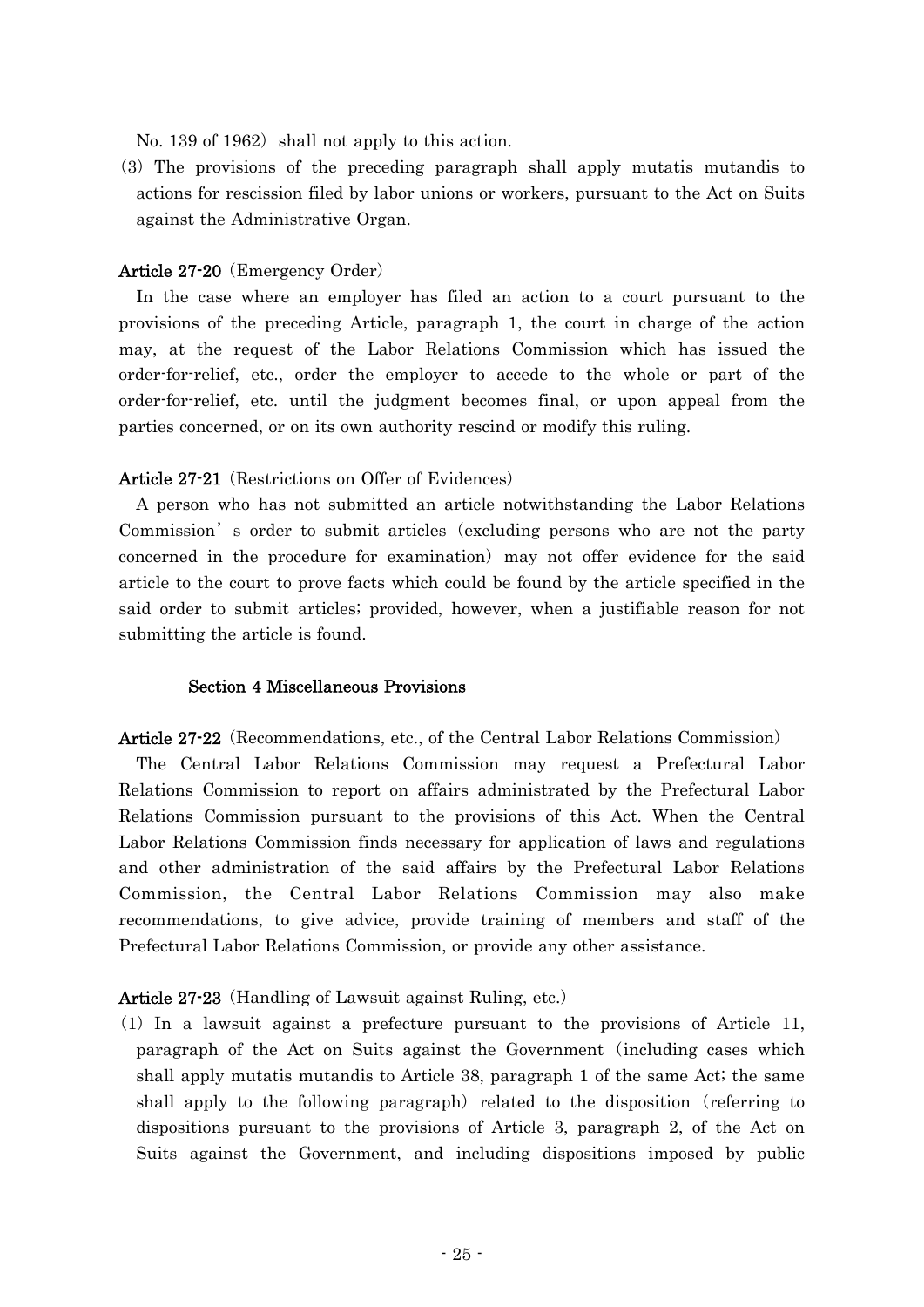members pursuant to the provisions of Article 24-2, paragraph 5 of this Act and dispositions imposed by Local Members for Adjustment representing public interests pursuant to the provisions of the same article, paragraph 6; the same shall apply to the following paragraph), the Prefectural Labor Central Commission shall represent said prefecture.

 $(2)$  The Prefectural Labor Relations Commission may designate persons from among its public members, its secretariat directors-generals or other staff members, and have them take procedural act on behalf of the prefecture as a defendant at an action regarding the disposition of Prefectural Labor Relations Commission pursuant to the provisions of Article 11, paragraph 1, of the Act on Suits against the Government, or on behalf of the Prefectural Labor Relations Commission as a party at an action.

### Article  $27-24$  (Reimbursement)

A person who has been required to appear pursuant to the provisions of Article 22, paragraph 1 or witness pursuant to Article  $27-7$ , paragraph 1, item 1 (including cases in which is the provisions of Article  $27-17$  apply mutatis mutandis), he or she may be compensated for the expenses as specified by Cabinet Order.

#### Article 27-25 (Exclusion from Application of Administrative Procedure Act)

The provisions of Chapter 2 and Chapter 3 of the Administrative Procedure Act (Act No. 88 of 1993) shall not apply to dispositions imposed by a Labor Relations Commission (including dispositions imposed by public members pursuant to the provisions of Article 24-2, paragraph 5 of this Act and dispositions imposed by Local Members for Adjustment representing public interests pursuant to the provisions of the same article, paragraph  $6$ .

### Article 27-26 (Restriction on Appeal)

No appeal may be entered pursuant to the Administrative Appeal Act (Act No. 160) of 1962) against the dispositions imposed by a Labor Relations Commission (including dispositions imposed by public members pursuant to the provisions of Article 24-2, paragraph 5 of this Act and dispositions imposed by Local Members for Adjustment representing public interests pursuant to the provisions of the same article, paragraph  $6$ .

#### CHAPTER V PENAL PROVISIONS

#### Article 28

In the case that the whole or a part of order-for-relief, etc. has been supported by unappealable judgment, when it is violated, the offender shall be punished by a term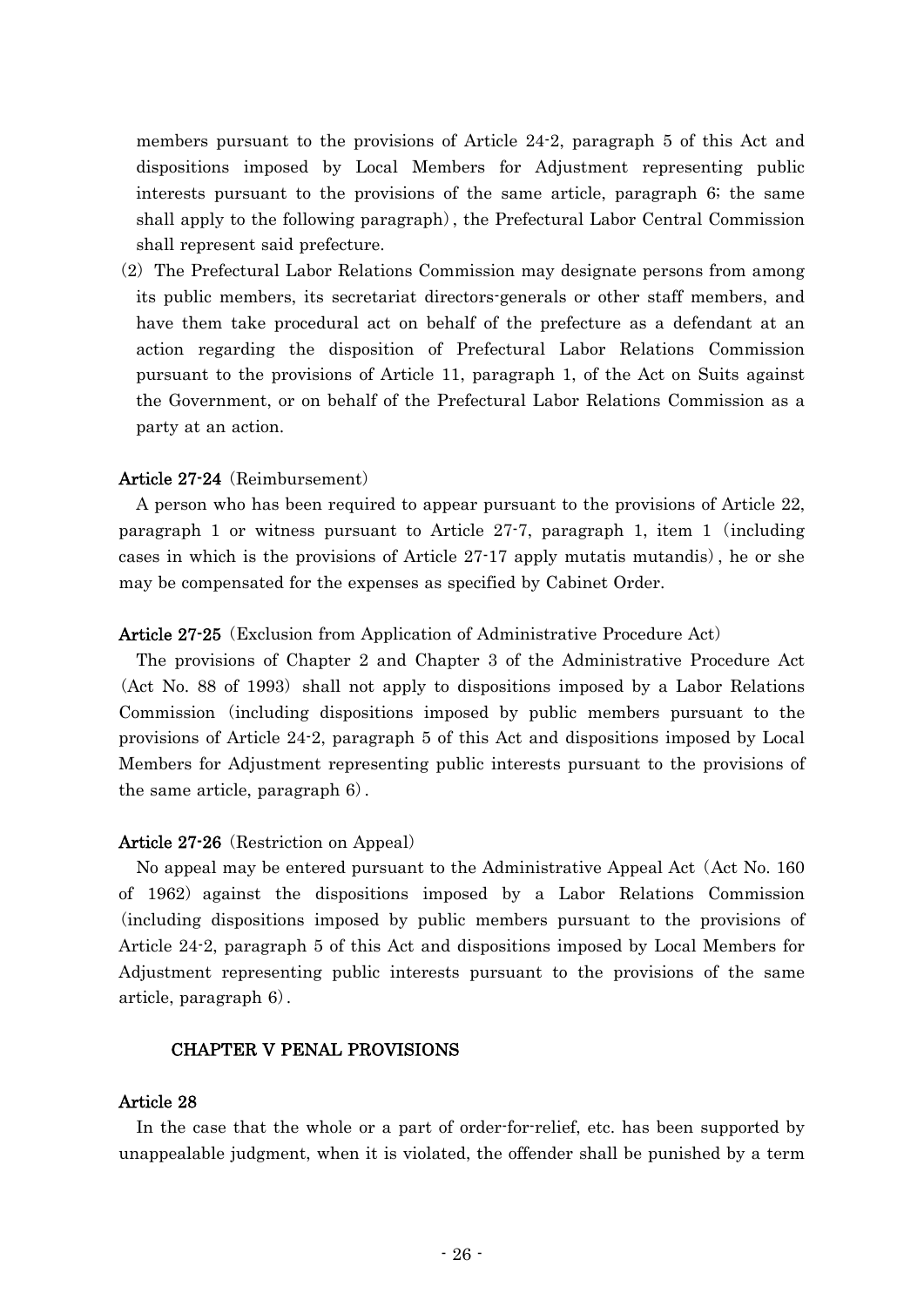of imprisonment not exceeding one year; by a fine not exceeding one million yen; or cumulative imposition of both.

## Article 28-2

In the case that a witness who has sworn pursuant to the provisions of Article 27-8, paragraph 1 (including cases where the provisions of Article  $27-17$  apply mutatis mutandis) has made a false statement, the witness shall be punished by a term of imprisonment with work of not less than three months and not exceeding ten years.

## Article 29

Any person who is found to be in violation of the provisions of Article 23 shall be punished by a term of imprisonment with work not exceeding one year or by a fine not exceeding three hundred thousand yen.

## Article 30

Any person who, in violation of the provisions of Article 22, has failed to report, made false reports, or failed to submit books and documents; and any person who, in violation of the same Article, has failed to appear or has escaped, obstructed, or recused inspection pursuant to the provisions of the same Article shall be punished by a fine not exceeding three hundred thousand yen.

## Article 31

When a representative of a juridical person, or an agent or employee of a natural or juridical person has committed violations set forth in the provisions of the preceding article with regard to the business of the said person, not only the offender, but also the said person shall be punished, as prescribed in the same article.

## Article 32

When an employer has violated an order of the court pursuant to the provisions of Article 27-20, the said employer shall be punished by a civil fine not exceeding five hundred thousand yen (in cases where the said order demands physical action, and where the number of the nonperformance days from the day following the date of order exceeds five days, the amount obtained by multiplying one hundred thousand yen by the number of days exceeding five shall be added . The same shall apply to ) cases in which an employer has violated an order, etc., for relief which has become final pursuant to the provisions of Article  $27-13$ , paragraph 1 (including cases where the provisions of Article  $27-17$  apply mutatis mutandis.

## Article 32-2.